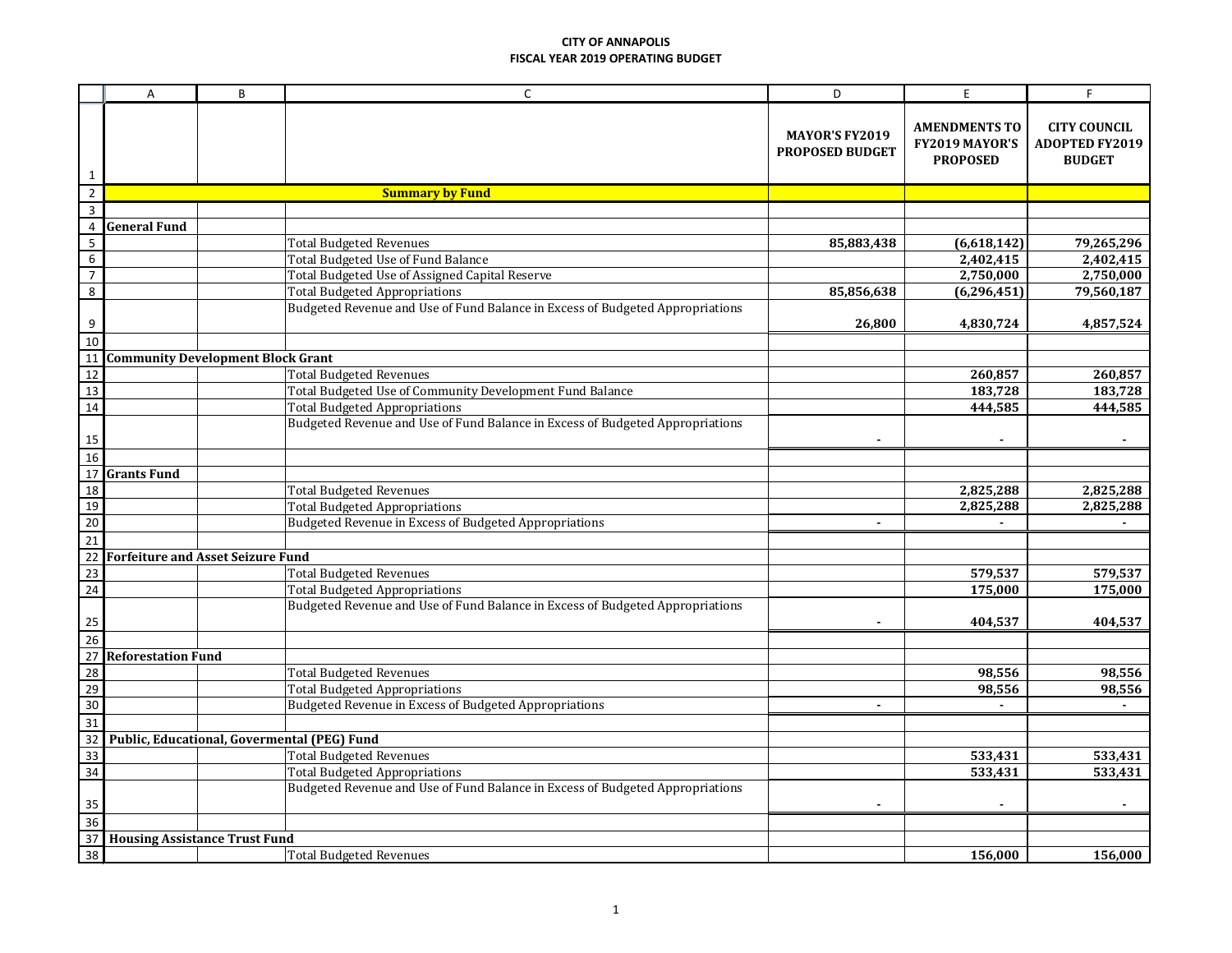|                 | A                                                                      | B | C                                                                             | D                                               | E                                                         | F                                                             |
|-----------------|------------------------------------------------------------------------|---|-------------------------------------------------------------------------------|-------------------------------------------------|-----------------------------------------------------------|---------------------------------------------------------------|
| $\mathbf{1}$    |                                                                        |   |                                                                               | <b>MAYOR'S FY2019</b><br><b>PROPOSED BUDGET</b> | <b>AMENDMENTS TO</b><br>FY2019 MAYOR'S<br><b>PROPOSED</b> | <b>CITY COUNCIL</b><br><b>ADOPTED FY2019</b><br><b>BUDGET</b> |
| 39              |                                                                        |   | <b>Total Budgeted Appropriations</b>                                          |                                                 | 808,877                                                   | 808,877                                                       |
| 40              |                                                                        |   | Budgeted Revenue and Use of Fund Balance in Excess of Budgeted Appropriations |                                                 |                                                           |                                                               |
| $\frac{1}{41}$  |                                                                        |   |                                                                               |                                                 |                                                           |                                                               |
| 42              | <b>Sprinkler Assistance Revolving Fund</b>                             |   |                                                                               |                                                 |                                                           |                                                               |
| 43              |                                                                        |   | <b>Total Budgeted Revenues</b>                                                |                                                 |                                                           |                                                               |
| 44              |                                                                        |   | Total Budgeted Use of Committed Fund Balance                                  |                                                 | 259,219                                                   | 259,219                                                       |
| 45              |                                                                        |   | <b>Total Budgeted Appropriations</b>                                          |                                                 | 259,219                                                   | 259,219                                                       |
| 46              |                                                                        |   | Budgeted Revenue and Use of Fund Balance in Excess of Budgeted Appropriations |                                                 |                                                           |                                                               |
| 49              |                                                                        |   |                                                                               |                                                 |                                                           |                                                               |
| 50              | <b>Water Fund</b>                                                      |   |                                                                               |                                                 |                                                           |                                                               |
| $\frac{51}{52}$ |                                                                        |   | <b>Total Budgeted Revenues</b>                                                | 8,807,164                                       | (55,664)                                                  | 8,751,500                                                     |
|                 |                                                                        |   | <b>Total Budgeted Appropriations</b>                                          | 8,614,139                                       | (632, 200)                                                | 7,981,939                                                     |
| 53              |                                                                        |   | Budgeted Revenue in Excess of Budgeted Appropriations                         | 193,024                                         | 576,537                                                   | 769,561                                                       |
| $\frac{54}{54}$ |                                                                        |   |                                                                               |                                                 |                                                           |                                                               |
|                 | <b>Wastewater Fund</b>                                                 |   |                                                                               |                                                 |                                                           |                                                               |
| $\frac{58}{59}$ |                                                                        |   | <b>Total Budgeted Revenues</b>                                                | 8,824,148                                       | (267, 648)                                                | 8,556,500                                                     |
|                 |                                                                        |   | <b>Total Budgeted Appropriations</b>                                          | 8,791,385                                       | (223,000)                                                 | 8,568,385                                                     |
| 60              |                                                                        |   | Budgeted Revenue in Excess of Budgeted Appropriations                         | 32,763                                          | (44, 648)                                                 | (11, 885)                                                     |
| 61              |                                                                        |   |                                                                               |                                                 |                                                           |                                                               |
| 64              | <b>Parking Fund</b>                                                    |   |                                                                               |                                                 |                                                           |                                                               |
| 65              |                                                                        |   | <b>Total Budgeted Revenues</b>                                                | 8,616,000                                       |                                                           | 8,616,000                                                     |
| 66              |                                                                        |   | <b>Total Budgeted Appropriations</b>                                          | 8,494,289                                       | (1,023,500)                                               | 7,470,789                                                     |
| 67              |                                                                        |   | Budgeted Revenue in Excess of Budgeted Appropriations                         | 121,711                                         | 1,023,500                                                 | 1,145,211                                                     |
| 68              |                                                                        |   |                                                                               |                                                 |                                                           |                                                               |
| $\frac{1}{71}$  | <b>Transportation Fund</b>                                             |   |                                                                               |                                                 |                                                           |                                                               |
| $\overline{72}$ |                                                                        |   | <b>Total Budgeted Revenues</b>                                                | 4,221,000                                       | 1,611,025                                                 | 5,832,025                                                     |
| 73              |                                                                        |   | <b>Total Budgeted Appropriations</b>                                          | 4,146,053                                       | 1,171,613                                                 | 5,317,666                                                     |
| 74              |                                                                        |   | Budgeted Revenue in Excess of Budgeted Appropriations                         | 74,947                                          | 439,412                                                   | 514,359                                                       |
| 75              |                                                                        |   |                                                                               |                                                 |                                                           |                                                               |
| 92              | Refuse / Solid Waste Fund                                              |   |                                                                               |                                                 |                                                           |                                                               |
| 93<br>94        |                                                                        |   | <b>Total Budgeted Revenues</b>                                                | 2,781,500                                       | (615,000)                                                 | 2,166,500                                                     |
|                 |                                                                        |   | Total Budgeted Use of Refuse / Solid Waste Fund Balance                       |                                                 | 610,000                                                   | 610,000                                                       |
| 95              |                                                                        |   | <b>Total Budgeted Appropriations</b>                                          | 2,780,938                                       | (5,000)                                                   | 2,775,938                                                     |
| 96              |                                                                        |   | Budgeted Revenue in Excess of Budgeted Appropriations                         | 562                                             |                                                           | 562                                                           |
|                 |                                                                        |   |                                                                               |                                                 |                                                           |                                                               |
|                 | $\frac{97}{97}$<br>100 Watershed Restoration Fund<br>101<br>102<br>103 |   |                                                                               |                                                 |                                                           |                                                               |
|                 |                                                                        |   | <b>Total Budgeted Revenues</b>                                                | 1,500,000                                       | $\blacksquare$                                            | $\overline{1,}500,000$                                        |
|                 |                                                                        |   | <b>Total Budgeted Appropriations</b>                                          | 1,499,935                                       | 37,700                                                    | 1,537,635                                                     |
|                 |                                                                        |   | <b>Budgeted Revenue in Excess of Budgeted Appropriations</b>                  | 65                                              | (37,700)                                                  | (37, 635)                                                     |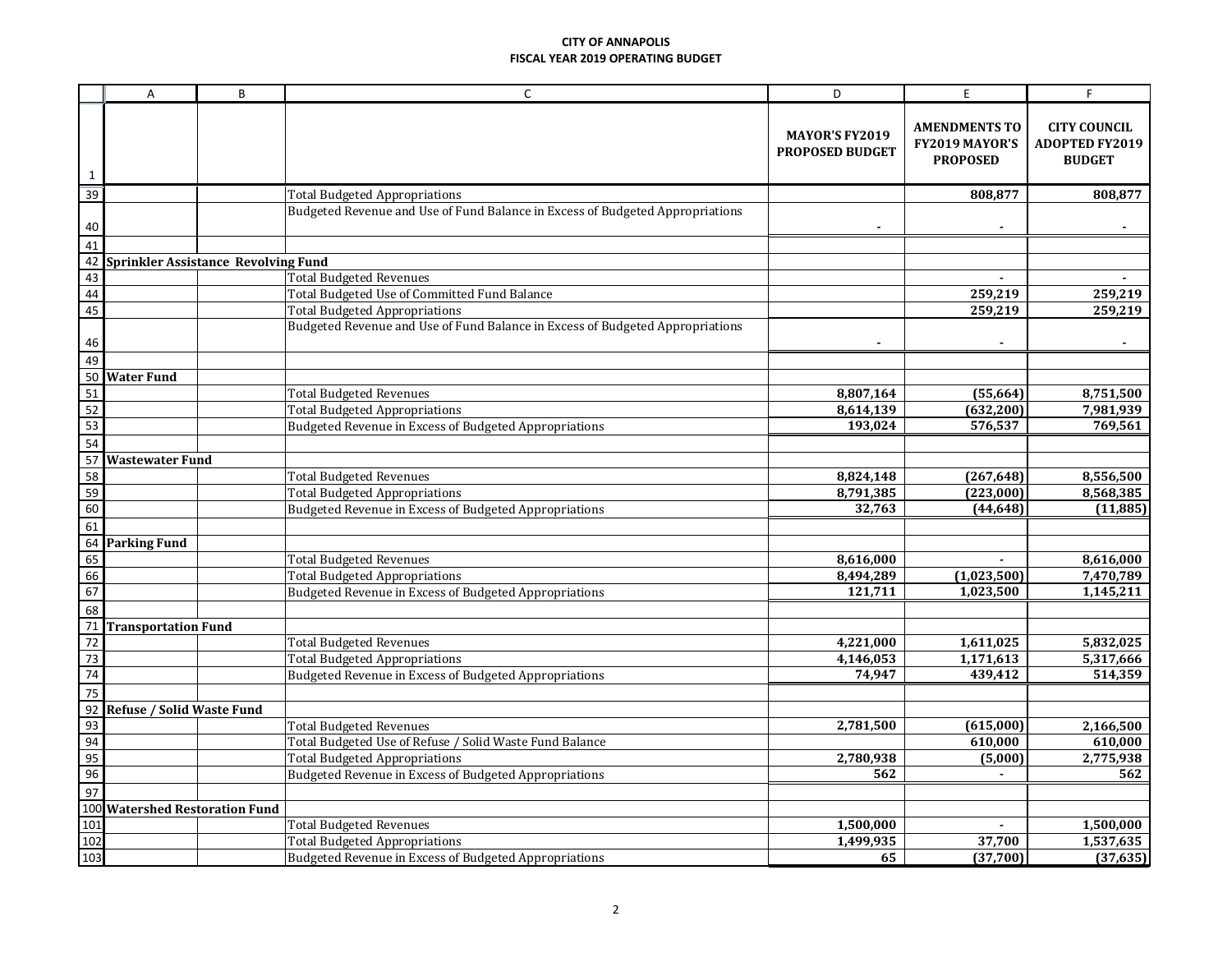|     | A                             | B | $\mathsf{C}$                                                                  | D                                               | E                                                         | F                                                             |
|-----|-------------------------------|---|-------------------------------------------------------------------------------|-------------------------------------------------|-----------------------------------------------------------|---------------------------------------------------------------|
| 1   |                               |   |                                                                               | <b>MAYOR'S FY2019</b><br><b>PROPOSED BUDGET</b> | <b>AMENDMENTS TO</b><br>FY2019 MAYOR'S<br><b>PROPOSED</b> | <b>CITY COUNCIL</b><br><b>ADOPTED FY2019</b><br><b>BUDGET</b> |
| 104 |                               |   |                                                                               |                                                 |                                                           |                                                               |
| 105 | <b>Self Insurance Fund</b>    |   |                                                                               |                                                 |                                                           |                                                               |
| 106 |                               |   | <b>Total Budgeted Revenues</b>                                                |                                                 | 2,747,500                                                 | 2,747,500                                                     |
| 107 |                               |   | Total Budgeted Use of Fund Balance                                            |                                                 | 1,942,707                                                 | 1,942,707                                                     |
| 108 |                               |   | <b>Total Budgeted Appropriations</b>                                          |                                                 | 4,690,207                                                 | 4,690,207                                                     |
| 109 |                               |   | Budgeted Revenue and Use of Fund Balance in Excess of Budgeted Appropriations |                                                 | $\blacksquare$                                            |                                                               |
| 110 |                               |   |                                                                               |                                                 |                                                           |                                                               |
| 111 | <b>Health Insurance Fund</b>  |   |                                                                               |                                                 |                                                           |                                                               |
| 112 |                               |   | <b>Total Budgeted Revenues</b>                                                |                                                 | 12,049,517                                                | 12,049,517                                                    |
| 113 |                               |   | Total Budgeted Use of Fund Balance                                            |                                                 | 244,816                                                   | 244,816                                                       |
| 114 |                               |   | <b>Total Budgeted Appropriations</b>                                          |                                                 | 12,294,333                                                | 12,294,333                                                    |
| 115 |                               |   | Budgeted Revenue and Use of Fund Balance in Excess of Budgeted Appropriations |                                                 |                                                           |                                                               |
| 116 |                               |   |                                                                               |                                                 |                                                           |                                                               |
| 117 | <b>Fleet Operating Fund</b>   |   |                                                                               |                                                 |                                                           |                                                               |
| 118 |                               |   | <b>Total Budgeted Revenues</b>                                                |                                                 | 1,801,294                                                 | 1,801,294                                                     |
| 119 |                               |   | <b>Total Budgeted Appropriations</b>                                          |                                                 | 1,801,294                                                 | 1,801,294                                                     |
| 120 |                               |   | Budgeted Revenue in Excess of Budgeted Appropriations                         |                                                 |                                                           |                                                               |
| 121 |                               |   |                                                                               |                                                 |                                                           |                                                               |
| 122 | <b>Fleet Replacement Fund</b> |   |                                                                               |                                                 |                                                           |                                                               |
| 123 |                               |   | <b>Total Budgeted Revenues</b>                                                |                                                 | 1,173,195                                                 | 1,173,195                                                     |
| 124 |                               |   | <b>Total Budgeted Appropriations</b>                                          |                                                 | 1,173,195                                                 | 1,173,195                                                     |
| 125 |                               |   | Budgeted Revenue and Use of Fund Balance in Excess of Budgeted Appropriations |                                                 |                                                           |                                                               |
| 126 |                               |   |                                                                               |                                                 |                                                           |                                                               |
| 136 | <b>Total City</b>             |   |                                                                               |                                                 |                                                           |                                                               |
| 137 |                               |   | <b>Total Budgeted Revenues</b>                                                | 120,633,250                                     | 16,279,746                                                | 136,912,996                                                   |
| 138 |                               |   | Total Budgeted Use of General Fund Balance                                    |                                                 | 2,402,415                                                 | 2,402,415                                                     |
| 139 |                               |   | Total Budgeted Use of Assigned Capital Reserve Fund Balance                   |                                                 | 2,750,000                                                 | 2,750,000                                                     |
| 140 |                               |   | Total Budgeted Use of Assigned Community Development Fund Balance             | $\blacksquare$                                  | 183,728                                                   | 183,728                                                       |
| 141 |                               |   | Total Budgeted Use of Refuse/Solid Waste Fund Balance                         | $\overline{\phantom{a}}$                        | 610,000                                                   | 610,000                                                       |
| 142 |                               |   | Total Budgeted Use of Internal Service Fund Balance                           | $\blacksquare$                                  | 1,942,707                                                 | 1,942,707                                                     |
| 143 |                               |   | Total Budgeted Use of Internal Service Fund Balance                           | $\blacksquare$                                  | 244,816                                                   | 244,816                                                       |
| 144 |                               |   | <b>Total Budgeted Appropriations</b>                                          | 120,183,377                                     | 18,133,147                                                | 138,316,524                                                   |
| 145 |                               |   | Budgeted Revenue and Use of Fund Balance in Excess of Budgeted Appropriations | 449,873                                         | 6,280,265                                                 | 6,730,138                                                     |
| 146 |                               |   |                                                                               |                                                 |                                                           |                                                               |
| 149 |                               |   | <b>DETAIL BY FUND AND DEPARTMENT</b>                                          |                                                 |                                                           |                                                               |
| 150 |                               |   |                                                                               |                                                 |                                                           |                                                               |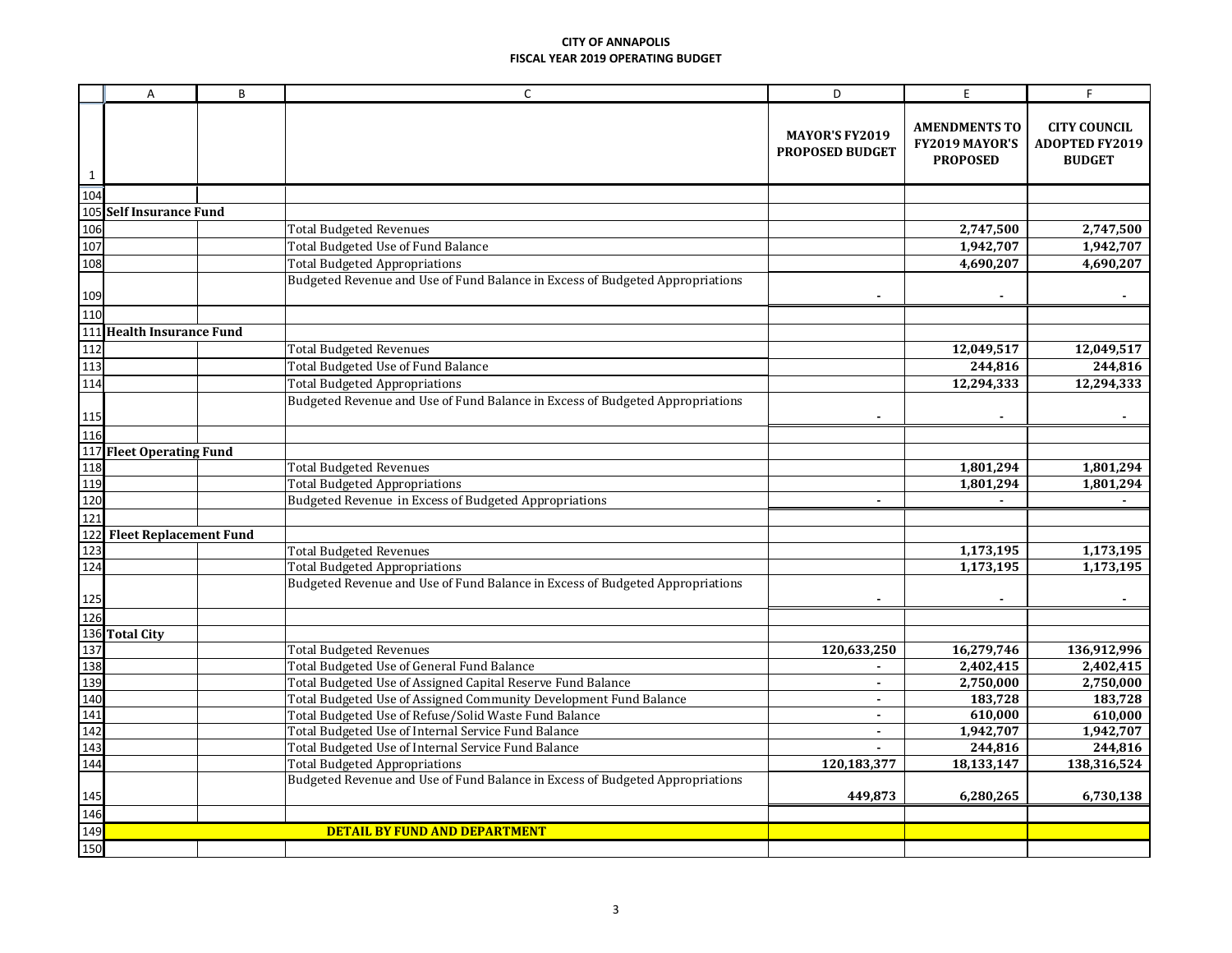|                                        | A                          | B                     | $\mathsf{C}$                        | D                                               | E                                                         | F                                                             |
|----------------------------------------|----------------------------|-----------------------|-------------------------------------|-------------------------------------------------|-----------------------------------------------------------|---------------------------------------------------------------|
| $\mathbf{1}$                           |                            |                       |                                     | <b>MAYOR'S FY2019</b><br><b>PROPOSED BUDGET</b> | <b>AMENDMENTS TO</b><br>FY2019 MAYOR'S<br><b>PROPOSED</b> | <b>CITY COUNCIL</b><br><b>ADOPTED FY2019</b><br><b>BUDGET</b> |
| 151                                    |                            |                       | <b>GENERAL FUND</b>                 |                                                 |                                                           |                                                               |
| 152                                    |                            |                       |                                     |                                                 |                                                           |                                                               |
|                                        | 153 Revenues<br>154<br>155 |                       |                                     |                                                 |                                                           |                                                               |
|                                        |                            |                       |                                     |                                                 |                                                           |                                                               |
|                                        |                            | <b>Taxes</b>          |                                     |                                                 |                                                           |                                                               |
|                                        |                            |                       | Real Estate                         | 52,825,802                                      | (2,704,504)                                               | 50,121,298                                                    |
|                                        |                            |                       | <b>Personal Property</b>            | 3,499,500                                       |                                                           | 3,499,500                                                     |
|                                        |                            |                       | Subtotal                            | 56,325,302                                      | (2,704,504)                                               | 53,620,798                                                    |
| 156<br>157<br>158<br>159<br>160        |                            |                       |                                     |                                                 |                                                           |                                                               |
|                                        |                            | <b>Local Receipts</b> |                                     |                                                 |                                                           |                                                               |
| 161                                    |                            |                       | Licenses and Permits                | 3,311,000                                       | $\blacksquare$                                            | 3,311,000                                                     |
| 162<br>163<br>164<br>165<br>166<br>167 |                            |                       | <b>Fines and Forfeitures</b>        | 357,320                                         | 74,000                                                    | 431,320                                                       |
|                                        |                            |                       | Money and Property                  | 703,000                                         | (20,000)                                                  | 683,000                                                       |
|                                        |                            |                       | Miscellaneous                       | 233,500                                         | $\blacksquare$                                            | 233,500                                                       |
|                                        |                            |                       | <b>Charges for Services</b>         | 5,375,000                                       | $\blacksquare$                                            | 5,375,000                                                     |
|                                        |                            |                       | Subtotal                            | 9,979,820                                       | 54,000                                                    | 10,033,820                                                    |
|                                        |                            |                       |                                     |                                                 |                                                           |                                                               |
| 168<br>169<br>170                      |                            | Intergovernmental     |                                     |                                                 |                                                           |                                                               |
|                                        |                            |                       | Highway User Revenue                | 1,173,141                                       | 100,000                                                   | 1,273,141                                                     |
|                                        |                            |                       | <b>Income Tax</b>                   | 6,600,000                                       | 1,400,000                                                 | 8,000,000                                                     |
| 171<br>172<br>174<br>176               |                            |                       | <b>Admissions Tax</b>               | 940,000                                         | $\blacksquare$                                            | 940,000                                                       |
|                                        |                            |                       | State PILOT                         | 367,000                                         | $\blacksquare$                                            | 367,000                                                       |
|                                        |                            |                       | Hotel - Motel Tax                   | 1,940,000                                       | $\blacksquare$                                            | 1,940,000                                                     |
|                                        |                            |                       | <b>Electricity Tax</b>              | 210,000                                         | $\blacksquare$                                            | 210,000                                                       |
|                                        |                            |                       | Gas Tax                             | 35,000                                          | $\blacksquare$                                            | 35,000                                                        |
| 177<br>178<br>179                      |                            |                       | Telephone Tax                       | 260,000                                         | $\blacksquare$                                            | 260,000                                                       |
|                                        |                            |                       | <b>Fuel Tax</b>                     | 2,000                                           |                                                           | 2,000                                                         |
| 180<br>181<br>182                      |                            |                       | Subtotal                            | 11,527,141                                      | 1,500,000                                                 | 13,027,141                                                    |
|                                        |                            |                       |                                     |                                                 |                                                           |                                                               |
|                                        |                            |                       | <b>Transfers and other Sources</b>  |                                                 |                                                           |                                                               |
|                                        |                            |                       | Transfer from Water Fund            | 1,140,815                                       | (718,000)                                                 | 422,815                                                       |
| 183<br>184<br>185                      |                            |                       | <b>Transfer from Sewer Fund</b>     | 1,481,208                                       | (860,000)                                                 | 621,208                                                       |
|                                        |                            |                       | Transfer from Parking Fund          | 2,500,000                                       | (2,500,000)                                               |                                                               |
| 186<br>186<br>187<br>190<br>191        |                            |                       | <b>Transfer from Parking Fund</b>   | 568,172                                         | (305,000)                                                 | 263,172                                                       |
|                                        |                            |                       | <b>Transfer from Transit Fund</b>   | 767,641                                         | (450,000)                                                 | 317,641                                                       |
|                                        |                            |                       | Transfer from Solid Waste Fund      | 608,019                                         | (385,000)                                                 | 223,019                                                       |
|                                        |                            |                       | Transfer from Stormwater Fund       | 147,982                                         | (92, 300)                                                 | 55,682                                                        |
| 192<br>195<br>214<br>215               |                            |                       | Transfer from Capital Projects Fund | 680,000                                         |                                                           | 680,000                                                       |
|                                        |                            |                       | <b>Transfer from Reserves</b>       | 157,338                                         | (157, 338)                                                |                                                               |
|                                        |                            |                       | Subtotal                            | 8,051,175                                       | (5,467,638)                                               | 2,583,537                                                     |
|                                        |                            |                       |                                     |                                                 |                                                           |                                                               |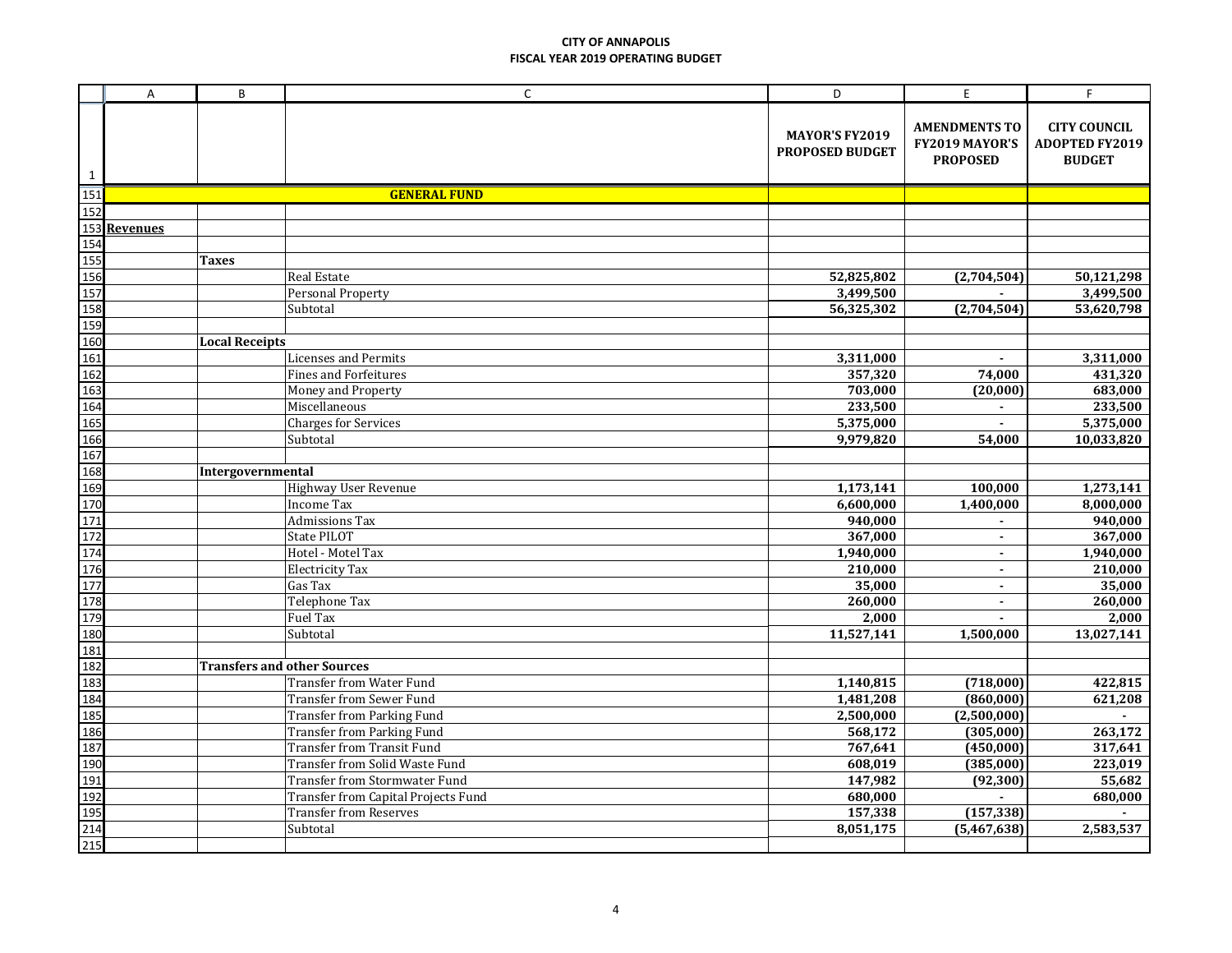|             | $\overline{A}$ | B                                | $\mathsf{C}$                                  | D                                               | E.                                                        | F                                                             |
|-------------|----------------|----------------------------------|-----------------------------------------------|-------------------------------------------------|-----------------------------------------------------------|---------------------------------------------------------------|
| $\mathbf 1$ |                |                                  |                                               | <b>MAYOR'S FY2019</b><br><b>PROPOSED BUDGET</b> | <b>AMENDMENTS TO</b><br>FY2019 MAYOR'S<br><b>PROPOSED</b> | <b>CITY COUNCIL</b><br><b>ADOPTED FY2019</b><br><b>BUDGET</b> |
|             |                |                                  | <b>Total Budgeted Revenues - General Fund</b> | 85,883,438                                      | (6,618,142)                                               | 79,265,296                                                    |
|             |                |                                  |                                               |                                                 |                                                           |                                                               |
|             |                |                                  |                                               |                                                 |                                                           |                                                               |
|             |                |                                  |                                               |                                                 |                                                           |                                                               |
|             |                |                                  | <b>Mayor's Office and City Council</b>        |                                                 |                                                           |                                                               |
|             |                | <b>Boards and Commissions</b>    |                                               |                                                 |                                                           |                                                               |
|             |                |                                  | Salaries and Benefits                         | 107,752                                         | (2,766)                                                   | 104,986                                                       |
|             |                |                                  | Operating                                     | 5,000                                           |                                                           | 5,000                                                         |
|             |                |                                  | Subtotal                                      | 112,752                                         | (2,766)                                                   | 109,986                                                       |
|             |                |                                  |                                               |                                                 |                                                           |                                                               |
|             |                | <b>Administration</b>            |                                               |                                                 |                                                           |                                                               |
|             |                |                                  | Salaries and Benefits                         | 874,443                                         | 91,208                                                    | 965,651                                                       |
|             |                |                                  | Operating<br>Subtotal                         | 73,500<br>947,943                               | (25, 550)<br>65,658                                       | 47,950<br>1,013,601                                           |
|             |                |                                  |                                               |                                                 |                                                           |                                                               |
|             |                | <b>Public Information Office</b> |                                               |                                                 |                                                           |                                                               |
|             |                |                                  | Salaries and Benefits                         | 103,088                                         | 3,911                                                     | 106,999                                                       |
|             |                |                                  | Operating                                     | 82,000                                          | $\blacksquare$                                            | 82,000                                                        |
|             |                |                                  | Subtotal                                      | 185,088                                         | 3,911                                                     | 188,999                                                       |
|             |                |                                  |                                               |                                                 |                                                           |                                                               |
|             |                | <b>City Attorney</b>             |                                               |                                                 |                                                           |                                                               |
|             |                |                                  | Salaries and Benefits                         | 1,234,535                                       | (24, 350)                                                 | 1,210,185                                                     |
|             |                |                                  | Operating                                     | 126,600                                         | (41, 111)                                                 | 85,489                                                        |
|             |                |                                  | Subtotal                                      | 1,361,135                                       | (65, 461)                                                 | 1,295,674                                                     |
|             |                |                                  |                                               |                                                 |                                                           |                                                               |
|             |                | <b>Special Projects</b>          |                                               |                                                 |                                                           |                                                               |
|             |                |                                  | Salaries and Benefits                         | 82,883                                          | $\bf{0}$                                                  | 82,883                                                        |
|             |                |                                  | Operating                                     | 404,900                                         | (15, 300)                                                 | 389,600                                                       |
|             |                |                                  | Subtotal                                      | 487,783                                         | (15, 300)                                                 | 472,483                                                       |
|             |                |                                  |                                               |                                                 |                                                           |                                                               |
|             |                |                                  | <b>Total Mayor's Office and City Council</b>  | 3,094,701                                       | (13, 958)                                                 | 3,080,743                                                     |
|             |                |                                  |                                               |                                                 |                                                           |                                                               |
|             |                | <b>City Manager's Office</b>     |                                               |                                                 |                                                           |                                                               |
|             |                | <b>MIT</b>                       |                                               |                                                 |                                                           |                                                               |
|             |                |                                  | Salaries and Benefits                         | 1,367,879                                       | (259, 476)                                                | 1,108,403                                                     |
|             |                |                                  | Operating                                     | 494,500                                         | (29, 500)                                                 | 465,000                                                       |
|             |                |                                  | Capital<br><b>Total MIT</b>                   | 377,340<br>2,239,719                            | (112,000)                                                 | 265,340<br>1,838,743                                          |
|             |                |                                  |                                               |                                                 | (400, 976)                                                |                                                               |
|             |                | <b>Human Resources</b>           |                                               |                                                 |                                                           |                                                               |
|             |                |                                  |                                               |                                                 |                                                           | 772,700                                                       |
|             |                |                                  | Salaries and Benefits                         | 831,777                                         | (59,077)                                                  |                                                               |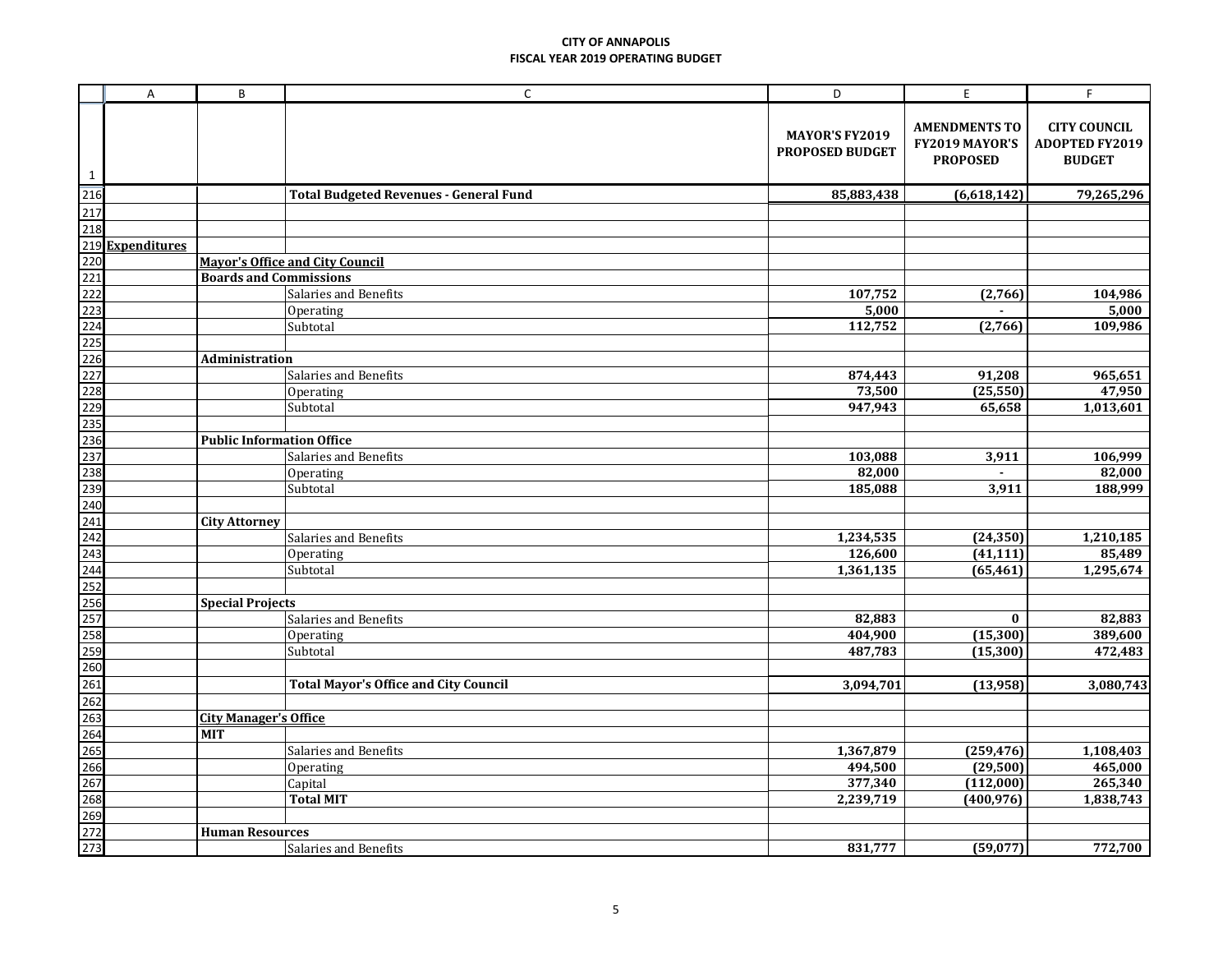|                  | A | B                               | $\mathsf C$                                 | D                                        | E                                                         | F.                                                            |
|------------------|---|---------------------------------|---------------------------------------------|------------------------------------------|-----------------------------------------------------------|---------------------------------------------------------------|
| $\mathbf{1}$     |   |                                 |                                             | <b>MAYOR'S FY2019</b><br>PROPOSED BUDGET | <b>AMENDMENTS TO</b><br>FY2019 MAYOR'S<br><b>PROPOSED</b> | <b>CITY COUNCIL</b><br><b>ADOPTED FY2019</b><br><b>BUDGET</b> |
| $\overline{274}$ |   |                                 | Operating                                   | 135,200                                  | (17,290)                                                  | 117,910                                                       |
| 275              |   |                                 | <b>Total Human Resources</b>                | 966,977                                  | (76, 367)                                                 | 890,610                                                       |
| 276              |   |                                 |                                             |                                          |                                                           |                                                               |
| 277              |   |                                 | <b>Office of Environmental Policy</b>       |                                          |                                                           |                                                               |
| 278              |   |                                 | Salaries and Benefits                       | 301,417                                  | 28,161                                                    | 329,578                                                       |
| 279              |   |                                 | Operating                                   | 94,200                                   | (57, 150)                                                 | 37,050                                                        |
| 280              |   |                                 | <b>Total Office of Envirnomental Policy</b> | 395,617                                  | (28, 989)                                                 | 366,628                                                       |
| 281              |   |                                 |                                             |                                          |                                                           |                                                               |
| 282              |   | Finance                         |                                             |                                          |                                                           |                                                               |
| 283              |   | <b>Finance - Administration</b> |                                             |                                          |                                                           |                                                               |
| 284              |   |                                 | Salaries and Benefits                       | 1,856,611                                | (115, 550)                                                | 1,741,061                                                     |
| 285              |   |                                 | Operating                                   | 464,500                                  | 25,000                                                    | 489,500                                                       |
| 286              |   |                                 | Subtotal                                    | 2,321,111                                | (90, 550)                                                 | 2,230,561                                                     |
| 287              |   |                                 |                                             |                                          |                                                           |                                                               |
| 288              |   |                                 | <b>Finance - Central Purchasing</b>         |                                          |                                                           |                                                               |
| 289              |   |                                 | Salaries and Benefits                       | 412,445                                  | $\bf{0}$                                                  | 412,445                                                       |
| 290              |   |                                 | Operating                                   | 10,750                                   | (1,500)                                                   | 9,250                                                         |
| 291              |   |                                 | Subtotal                                    | 423,195                                  | (1,500)                                                   | 421,695                                                       |
| 292              |   |                                 |                                             |                                          |                                                           |                                                               |
| 293              |   |                                 | <b>Total Finance</b>                        | 2,744,305                                | (92, 049)                                                 | 2,652,256                                                     |
| 294              |   |                                 |                                             |                                          |                                                           |                                                               |
| 295              |   | <b>Planning and Zoning</b>      |                                             |                                          |                                                           |                                                               |
| 296              |   |                                 | Salaries and Benefits                       | 3,659,909                                | (110, 116)                                                | 3,549,793                                                     |
| 297              |   |                                 | Operating                                   | 318,000                                  | 137,500                                                   | 455,500                                                       |
| 298              |   |                                 | <b>Total Planning and Zoning</b>            | 3,977,909                                | 27,384                                                    | 4,005,293                                                     |
| 299<br>305       |   | Police                          |                                             |                                          |                                                           |                                                               |
| 306              |   |                                 | Salaries and Benefits                       | 18,628,414                               | (204, 805)                                                | 18,423,609                                                    |
| 307              |   |                                 | Operating                                   | 1,810,000                                | (2,075)                                                   | 1,807,925                                                     |
| 308              |   |                                 | <b>Total Police</b>                         | 20,438,414                               | (206, 880)                                                | 20,231,534                                                    |
| 309              |   |                                 |                                             |                                          |                                                           |                                                               |
| 310              |   | <b>Fire</b>                     |                                             |                                          |                                                           |                                                               |
| 311              |   |                                 | Salaries and Benefits                       | 17,013,931                               | (617, 421)                                                | 16,396,510                                                    |
| 312              |   |                                 | Operating                                   | 1,098,410                                | (131,000)                                                 | $\overline{967,}410$                                          |
| 313              |   |                                 | <b>Total Fire</b>                           | 18,112,340                               | (748, 420)                                                | 17,363,920                                                    |
| 314              |   |                                 |                                             |                                          |                                                           |                                                               |
| 322              |   | <b>Public Works</b>             |                                             |                                          |                                                           |                                                               |
| 323              |   | Administration                  |                                             |                                          |                                                           |                                                               |
| 324              |   |                                 | Salaries and Benefits                       | 689,592                                  | (8, 849)                                                  | 680,743                                                       |
| 325              |   |                                 | Operating                                   | 56,850                                   | $\blacksquare$                                            | 56,850                                                        |
| 326              |   |                                 | Subtotal                                    | 746,442                                  | (8, 849)                                                  | 737,593                                                       |
| 327              |   |                                 |                                             |                                          |                                                           |                                                               |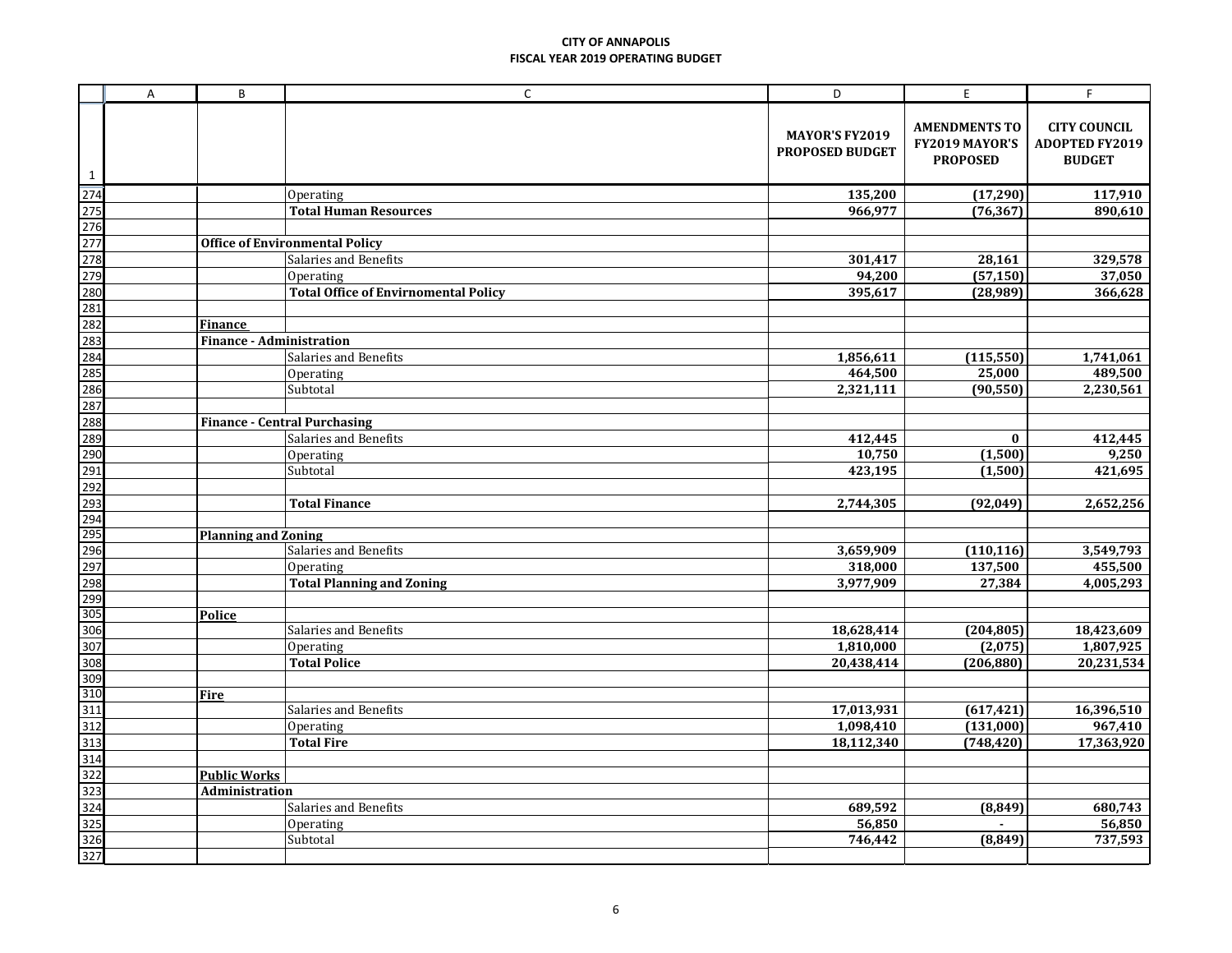|              | $\overline{A}$ | B                                     | $\mathsf{C}$                                       | D                                               | E                                                         | F.                                                            |  |
|--------------|----------------|---------------------------------------|----------------------------------------------------|-------------------------------------------------|-----------------------------------------------------------|---------------------------------------------------------------|--|
| $\mathbf{1}$ |                |                                       |                                                    | <b>MAYOR'S FY2019</b><br><b>PROPOSED BUDGET</b> | <b>AMENDMENTS TO</b><br>FY2019 MAYOR'S<br><b>PROPOSED</b> | <b>CITY COUNCIL</b><br><b>ADOPTED FY2019</b><br><b>BUDGET</b> |  |
| 328          |                | <b>Engineering &amp; Construction</b> |                                                    |                                                 |                                                           |                                                               |  |
| 329          |                |                                       | Salaries and Benefits                              | 969,103                                         | (10, 497)                                                 | 958,606                                                       |  |
| 330          |                |                                       | Operating                                          | 49,600                                          |                                                           | 49,600                                                        |  |
| 331          |                |                                       | Subtotal                                           | 1,018,703                                       | (10, 497)                                                 | 1,008,206                                                     |  |
| 332          |                |                                       |                                                    |                                                 |                                                           |                                                               |  |
| 333          |                | <b>Roadways</b>                       |                                                    |                                                 |                                                           |                                                               |  |
| 334          |                |                                       | Salaries and Benefits                              | 2,925,583                                       | (79, 551)                                                 | 2,846,032                                                     |  |
| 335          |                |                                       | Operating                                          | 859,400                                         | (22, 460)                                                 | 836,940                                                       |  |
| 336          |                |                                       | Subtotal                                           | 3,784,983                                       | (102, 011)                                                | 3,682,972                                                     |  |
| 337          |                |                                       |                                                    |                                                 |                                                           |                                                               |  |
| 338          |                |                                       | <b>Traffic Control and Maintenance</b>             |                                                 |                                                           |                                                               |  |
| 339          |                |                                       | Salaries and Benefits                              | 264,671                                         | (14, 911)                                                 | 249,760                                                       |  |
| 340          |                |                                       | Operating                                          | 58,800                                          | (4,500)                                                   | 54,300                                                        |  |
| 341          |                |                                       | Subtotal                                           | 323,471                                         | (19, 411)                                                 | 304,060                                                       |  |
| 342          |                |                                       |                                                    |                                                 |                                                           |                                                               |  |
| 343          |                | <b>Snow &amp; Ice Removal</b>         |                                                    |                                                 |                                                           |                                                               |  |
| 344          |                |                                       | Salaries and Benefits                              | 64,590                                          | $\blacksquare$                                            | 64,590                                                        |  |
| 345          |                |                                       | Operating                                          | 102,700                                         | $\sim$                                                    | 102,700                                                       |  |
| 346          |                |                                       | Subtotal                                           | 167,290                                         | $\blacksquare$                                            | 167,290                                                       |  |
| 347          |                |                                       |                                                    |                                                 |                                                           |                                                               |  |
| 348          |                | <b>Fleet Maintenance Center</b>       |                                                    |                                                 |                                                           |                                                               |  |
| 349          |                |                                       | Salaries and Benefits                              | 848,074                                         | (848, 074)                                                |                                                               |  |
| 350          |                |                                       | Operating                                          | 359,900                                         | (359,900)                                                 | $\blacksquare$                                                |  |
| 351          |                |                                       | Subtotal                                           | 1,207,974                                       | (1, 207, 974)                                             |                                                               |  |
| 352          |                |                                       |                                                    |                                                 |                                                           |                                                               |  |
| 353          |                |                                       | <b>General Govt Buildings (Bldgs &amp; Maint.)</b> |                                                 |                                                           |                                                               |  |
| 354          |                |                                       | Salaries and Benefits                              | 527,357                                         | (63, 110)                                                 | 464,247                                                       |  |
| 355          |                |                                       | Operating                                          | 1,338,000                                       | (30,000)                                                  | 1,308,000                                                     |  |
| 356          |                |                                       | Subtotal                                           | 1,865,357                                       | (93, 110)                                                 | 1,772,247                                                     |  |
| 357          |                |                                       |                                                    |                                                 |                                                           |                                                               |  |
| 358          |                |                                       | <b>Total Public Works</b>                          | 9,114,221                                       | (1,441,853)                                               | 7,672,368                                                     |  |
| 359          |                |                                       |                                                    |                                                 |                                                           |                                                               |  |
| 360          |                | <b>Recreation and Parks</b>           |                                                    |                                                 |                                                           |                                                               |  |
| 361          |                | <b>Recreation Division</b>            |                                                    |                                                 |                                                           |                                                               |  |
| 362          |                |                                       | Salaries and Benefits                              | 2,429,629                                       | (939, 180)                                                | 1,490,449                                                     |  |
| 363          |                |                                       | Operating                                          | 454,150                                         | 40,000                                                    | 494,150                                                       |  |
| 364          |                |                                       | Subtotal                                           | 2,883,779                                       | (899, 180)                                                | 1,984,599                                                     |  |
| 365          |                |                                       |                                                    |                                                 |                                                           |                                                               |  |
| 366          |                | <b>Parks Division</b>                 |                                                    |                                                 |                                                           |                                                               |  |
| 367          |                |                                       | Salaries and Benefits                              | 1,197,092                                       | 640,695                                                   | 1,837,787                                                     |  |
| 368          |                |                                       | Operating                                          | 654,700                                         |                                                           | 654,700                                                       |  |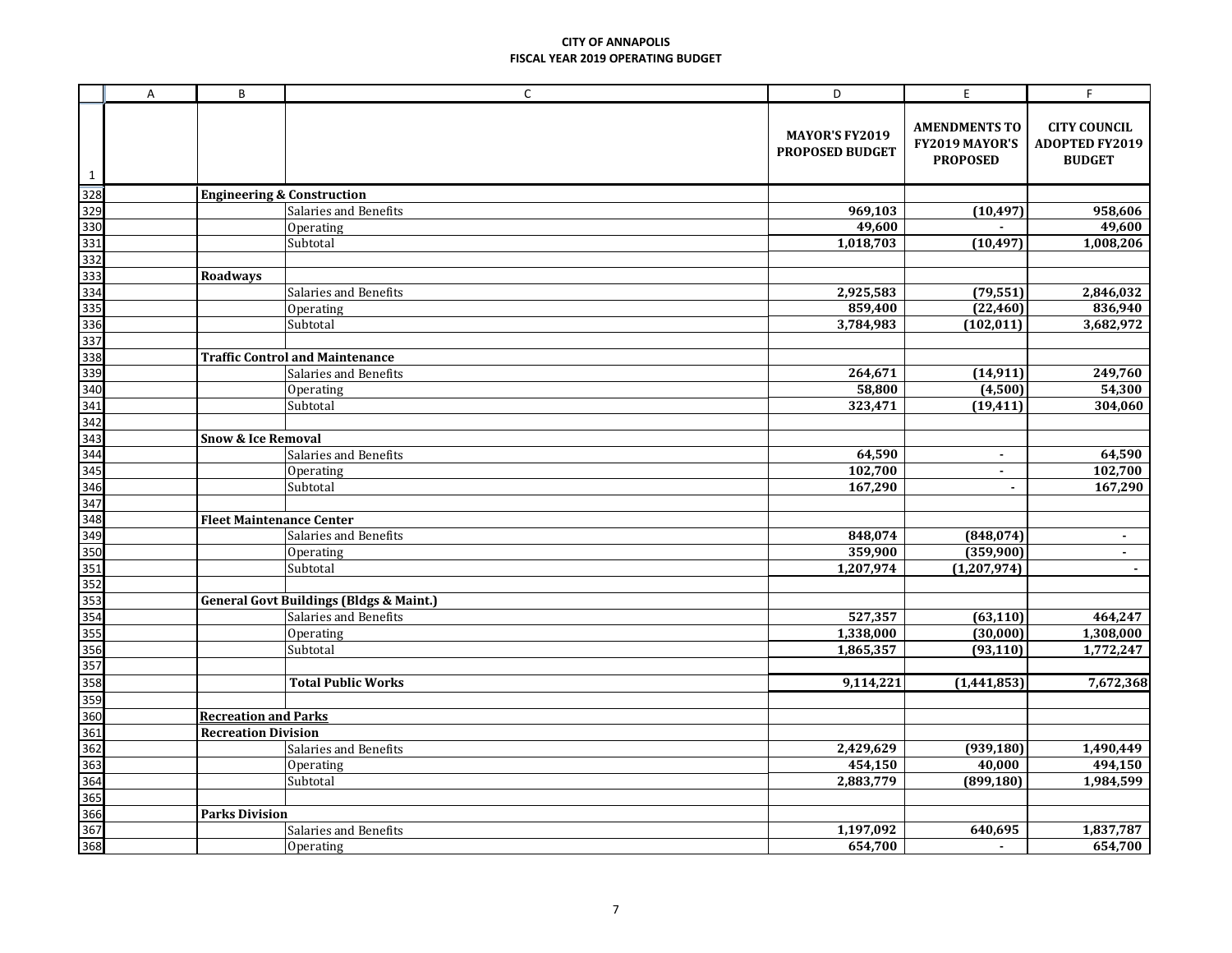|                                                                    | A                | B                                 | $\mathsf{C}$                                                                 | D                                               | E                                                         | F                                                             |
|--------------------------------------------------------------------|------------------|-----------------------------------|------------------------------------------------------------------------------|-------------------------------------------------|-----------------------------------------------------------|---------------------------------------------------------------|
| $\mathbf{1}$                                                       |                  |                                   |                                                                              | <b>MAYOR'S FY2019</b><br><b>PROPOSED BUDGET</b> | <b>AMENDMENTS TO</b><br>FY2019 MAYOR'S<br><b>PROPOSED</b> | <b>CITY COUNCIL</b><br><b>ADOPTED FY2019</b><br><b>BUDGET</b> |
|                                                                    |                  |                                   | Subtotal                                                                     | 1,851,792                                       | 640,695                                                   | 2,492,487                                                     |
|                                                                    |                  |                                   |                                                                              |                                                 |                                                           |                                                               |
|                                                                    |                  |                                   | <b>Arts In Public Places Division</b>                                        |                                                 |                                                           |                                                               |
|                                                                    |                  |                                   | Operating                                                                    |                                                 | 27,853                                                    | 27,853                                                        |
|                                                                    |                  |                                   | Subtotal                                                                     |                                                 | 27,853                                                    | 27,853                                                        |
|                                                                    |                  |                                   |                                                                              |                                                 |                                                           |                                                               |
|                                                                    |                  |                                   | <b>Total Recreation and Parks</b>                                            | 4,735,571                                       | (230, 632)                                                | 4,504,939                                                     |
|                                                                    |                  |                                   |                                                                              |                                                 |                                                           |                                                               |
|                                                                    |                  | <b>Non-Allocated Expenditures</b> |                                                                              |                                                 |                                                           |                                                               |
|                                                                    |                  |                                   | Ambulance Transport Fee                                                      | $\overline{a}$                                  | 110,000                                                   | 110,000                                                       |
|                                                                    |                  |                                   | <b>Traffic Signal Fees</b>                                                   |                                                 | 74,000                                                    | 74,000                                                        |
|                                                                    |                  |                                   | Debt Service                                                                 | 7,745,115                                       | 3,845                                                     | 7,748,960                                                     |
|                                                                    |                  |                                   | Transfer to Capital Projects Fund - Pay Go                                   | 3,270,910                                       | (2,920,910)                                               | 350,000                                                       |
|                                                                    |                  |                                   | Transfer to Capital Projects Fund - Capital Reserve                          |                                                 |                                                           |                                                               |
|                                                                    |                  |                                   | Transfer to Fleet Replacement Fund (from Fund Balance)                       |                                                 |                                                           |                                                               |
|                                                                    |                  |                                   | Transfer to Forfeiture & Asset Seizure Fund (from Fund Balance)              |                                                 |                                                           |                                                               |
|                                                                    |                  |                                   | Transfer to Reforestation Fund (from Fund Balance)                           |                                                 |                                                           |                                                               |
|                                                                    |                  |                                   | Transfer to Public, Educational, Governmental (PEG) Fund (from Fund Balance) |                                                 |                                                           |                                                               |
|                                                                    |                  |                                   | Transfer to Housing Assistance Trust Fund (from Fund Balance)                |                                                 |                                                           |                                                               |
|                                                                    |                  |                                   | Transfer to Fleet Replacement Fund                                           | $\blacksquare$                                  | 1,000,000                                                 | 1,000,000                                                     |
|                                                                    |                  |                                   | Transfer to Fleet Operating Fund                                             |                                                 | 1,249,354                                                 | 1,249,354                                                     |
|                                                                    |                  |                                   | Transfer to Transportation Fund - Subsidy                                    | 2,500,000                                       | (2,500,000)                                               |                                                               |
|                                                                    |                  |                                   | Contingencies                                                                | 410,000                                         | $\blacksquare$                                            | 410,000                                                       |
|                                                                    |                  |                                   | Contributions to Self Insurance Fund                                         | 2,747,500                                       | $\blacksquare$                                            | 2,747,500                                                     |
|                                                                    |                  |                                   | Contributions to Police and Fire Pension Plan                                | 1.850.000                                       | (1,360,000)                                               | 490,000                                                       |
|                                                                    |                  |                                   | Contributions to Health Insurance Fund-Retiree Health Insurance              |                                                 | 1,260,000                                                 | 1,260,000                                                     |
|                                                                    |                  |                                   | Contribution to OPEB Trust Plan                                              | 300,000                                         |                                                           | 300,000                                                       |
|                                                                    |                  |                                   | Appropriations to cover VEBA costs                                           | 275,000                                         | $\blacksquare$                                            | 275,000                                                       |
|                                                                    |                  |                                   | Reserve for Labor Costs (Union Negotiations and Nonrep)                      | 938,339                                         |                                                           | 938,339                                                       |
|                                                                    |                  |                                   | <b>Total Non-Allocated Expenditures</b>                                      | 20,036,864                                      | (3,083,711)                                               | 16,953,153                                                    |
|                                                                    |                  |                                   |                                                                              |                                                 |                                                           |                                                               |
|                                                                    |                  |                                   | <b>Total Budgeted Appropriations - General Fund</b>                          | 85,856,638                                      | (6, 296, 451)                                             | 79,560,187                                                    |
|                                                                    |                  |                                   |                                                                              |                                                 |                                                           |                                                               |
|                                                                    |                  |                                   | <b>COMMUNITY DEVELOPMENT BLOCK GRANT FUND</b>                                |                                                 |                                                           |                                                               |
|                                                                    | <b>Revenues</b>  |                                   |                                                                              |                                                 |                                                           |                                                               |
| 408<br>409<br>410<br>412<br>413<br>414<br>415<br>417<br>418<br>419 |                  |                                   | <b>Federal Allocation from HUD</b>                                           |                                                 | 260,857                                                   | 260,857                                                       |
|                                                                    |                  |                                   | Program Income                                                               |                                                 |                                                           |                                                               |
|                                                                    |                  |                                   | <b>Total Budgeted Revenues - Community Development Block Grant Fund</b>      |                                                 | 260,857                                                   | 260,857                                                       |
| $\frac{420}{421}$                                                  |                  |                                   |                                                                              |                                                 |                                                           |                                                               |
|                                                                    | 422 Expenditures |                                   |                                                                              |                                                 |                                                           |                                                               |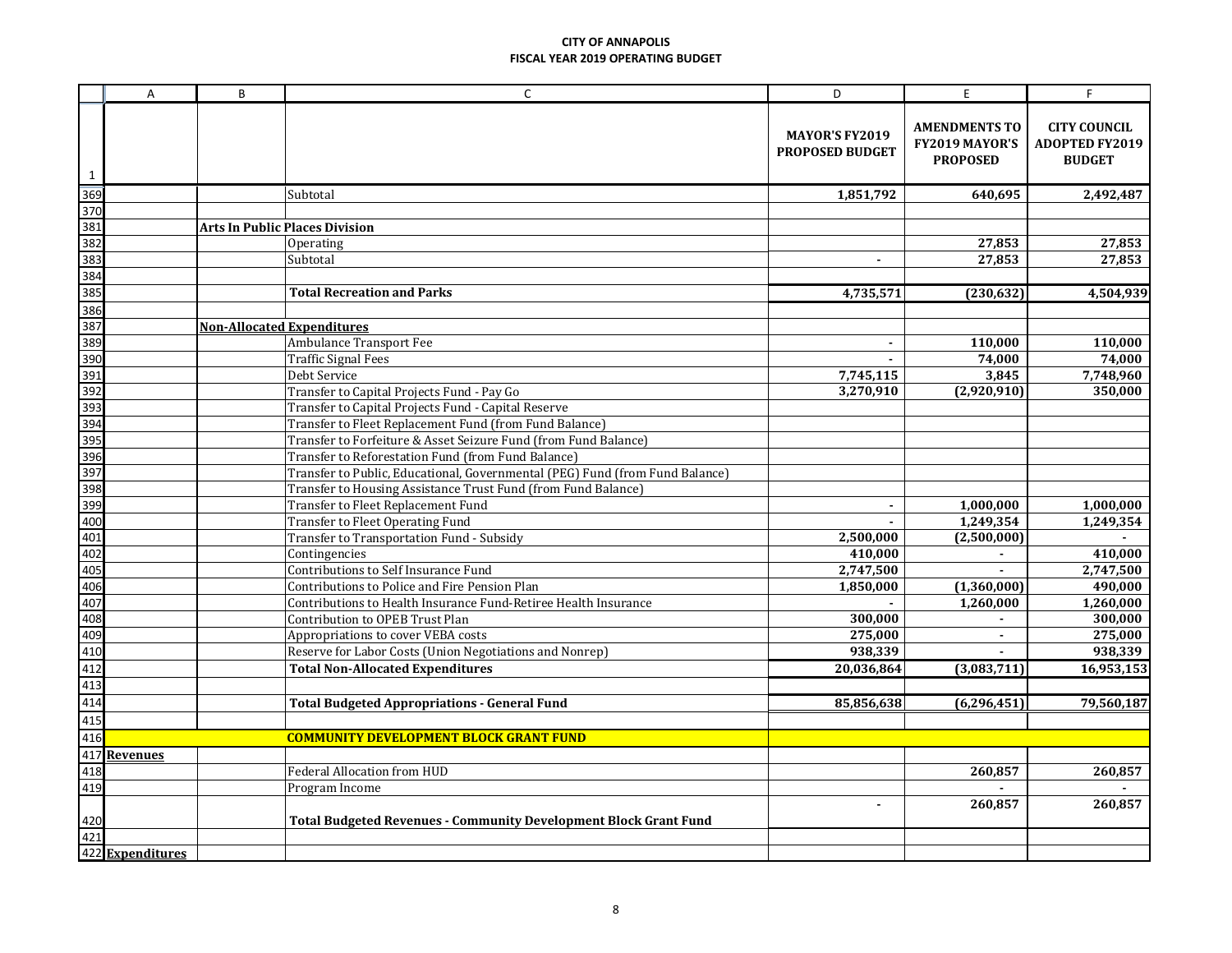|                                                     | $\overline{A}$ | B                             | $\mathsf{C}$                                                           | D                                        | E                                                         | F.                                                            |
|-----------------------------------------------------|----------------|-------------------------------|------------------------------------------------------------------------|------------------------------------------|-----------------------------------------------------------|---------------------------------------------------------------|
| $\mathbf{1}$                                        |                |                               |                                                                        | <b>MAYOR'S FY2019</b><br>PROPOSED BUDGET | <b>AMENDMENTS TO</b><br>FY2019 MAYOR'S<br><b>PROPOSED</b> | <b>CITY COUNCIL</b><br><b>ADOPTED FY2019</b><br><b>BUDGET</b> |
| $\frac{1}{423}$ $\frac{424}{425}$ $\frac{425}{426}$ |                |                               | Operating                                                              |                                          | 122,857                                                   | 122,857                                                       |
|                                                     |                |                               | Capital Projects                                                       |                                          | 321,728                                                   | 321,728                                                       |
|                                                     |                |                               | Subtotal                                                               |                                          | 444,585                                                   | 444,585                                                       |
|                                                     |                |                               |                                                                        |                                          |                                                           |                                                               |
|                                                     |                |                               | Total Budgeted Appropriations - Community Development Block Grant Fund | $\blacksquare$                           | 444,585                                                   | 444,585                                                       |
|                                                     |                |                               |                                                                        |                                          |                                                           |                                                               |
|                                                     |                |                               | <b>GRANTS FUND</b>                                                     |                                          |                                                           |                                                               |
|                                                     |                |                               |                                                                        |                                          |                                                           |                                                               |
|                                                     |                |                               | <b>Federal Grants</b>                                                  |                                          | 1,221,388                                                 | 1,221,388                                                     |
|                                                     |                |                               | <b>State Grants</b>                                                    |                                          | 1,597,900                                                 | 1,597,900                                                     |
|                                                     |                |                               | <b>Local Grants</b>                                                    |                                          | 6,000                                                     | 6,000                                                         |
|                                                     |                |                               | Private Grants                                                         |                                          |                                                           |                                                               |
|                                                     |                |                               | <b>Total Budgeted Revenues - Grants Fund</b>                           | $\blacksquare$                           | 2,825,288                                                 | 2,825,288                                                     |
|                                                     |                |                               |                                                                        |                                          |                                                           |                                                               |
|                                                     |                |                               |                                                                        |                                          |                                                           |                                                               |
|                                                     |                | <b>MIT</b>                    |                                                                        |                                          |                                                           |                                                               |
|                                                     |                |                               | Salaries and Benefits                                                  |                                          | 1,440                                                     | 1,440                                                         |
|                                                     |                |                               | Operating                                                              |                                          | $\overline{a}$                                            |                                                               |
|                                                     |                |                               | Subtotal                                                               | $\blacksquare$                           | 1,440                                                     | 1,440                                                         |
|                                                     |                |                               |                                                                        |                                          |                                                           |                                                               |
|                                                     |                | <b>Planning &amp; Zoning</b>  |                                                                        |                                          |                                                           |                                                               |
|                                                     |                |                               | Salaries and Benefits                                                  |                                          | 9,600                                                     | 9,600                                                         |
|                                                     |                |                               | Operating                                                              |                                          |                                                           |                                                               |
|                                                     |                |                               | Subtotal                                                               | $\blacksquare$                           | 9,600                                                     | 9,600                                                         |
|                                                     |                |                               |                                                                        |                                          |                                                           |                                                               |
|                                                     |                | Police                        |                                                                        |                                          |                                                           |                                                               |
|                                                     |                |                               | Salaries and Benefits                                                  |                                          | 1,344,900                                                 | 1,344,900                                                     |
|                                                     |                |                               | Operating                                                              |                                          | 195,500                                                   | 195,500                                                       |
|                                                     |                |                               | Subtotal                                                               | $\blacksquare$                           | 1,540,400                                                 | 1,540,400                                                     |
|                                                     |                | <b>Fire</b>                   |                                                                        |                                          |                                                           |                                                               |
|                                                     |                |                               | Salaries and Benefits                                                  |                                          | 601,323                                                   | 601,323                                                       |
|                                                     |                |                               | Operating                                                              |                                          | 602,525                                                   | 602,525                                                       |
|                                                     |                |                               | Subtotal                                                               | $\blacksquare$                           | 1,203,848                                                 | 1,203,848                                                     |
|                                                     |                |                               |                                                                        |                                          |                                                           |                                                               |
|                                                     |                | <b>Recreation &amp; Parks</b> |                                                                        |                                          |                                                           |                                                               |
|                                                     |                |                               | Salaries and Benefits                                                  |                                          | 50,000                                                    | 50,000                                                        |
|                                                     |                |                               | Operating                                                              |                                          | 20,000                                                    | 20,000                                                        |
|                                                     |                |                               | Subtotal                                                               | $\blacksquare$                           | 70,000                                                    | 70,000                                                        |
|                                                     |                |                               |                                                                        |                                          |                                                           |                                                               |
|                                                     |                |                               |                                                                        |                                          |                                                           |                                                               |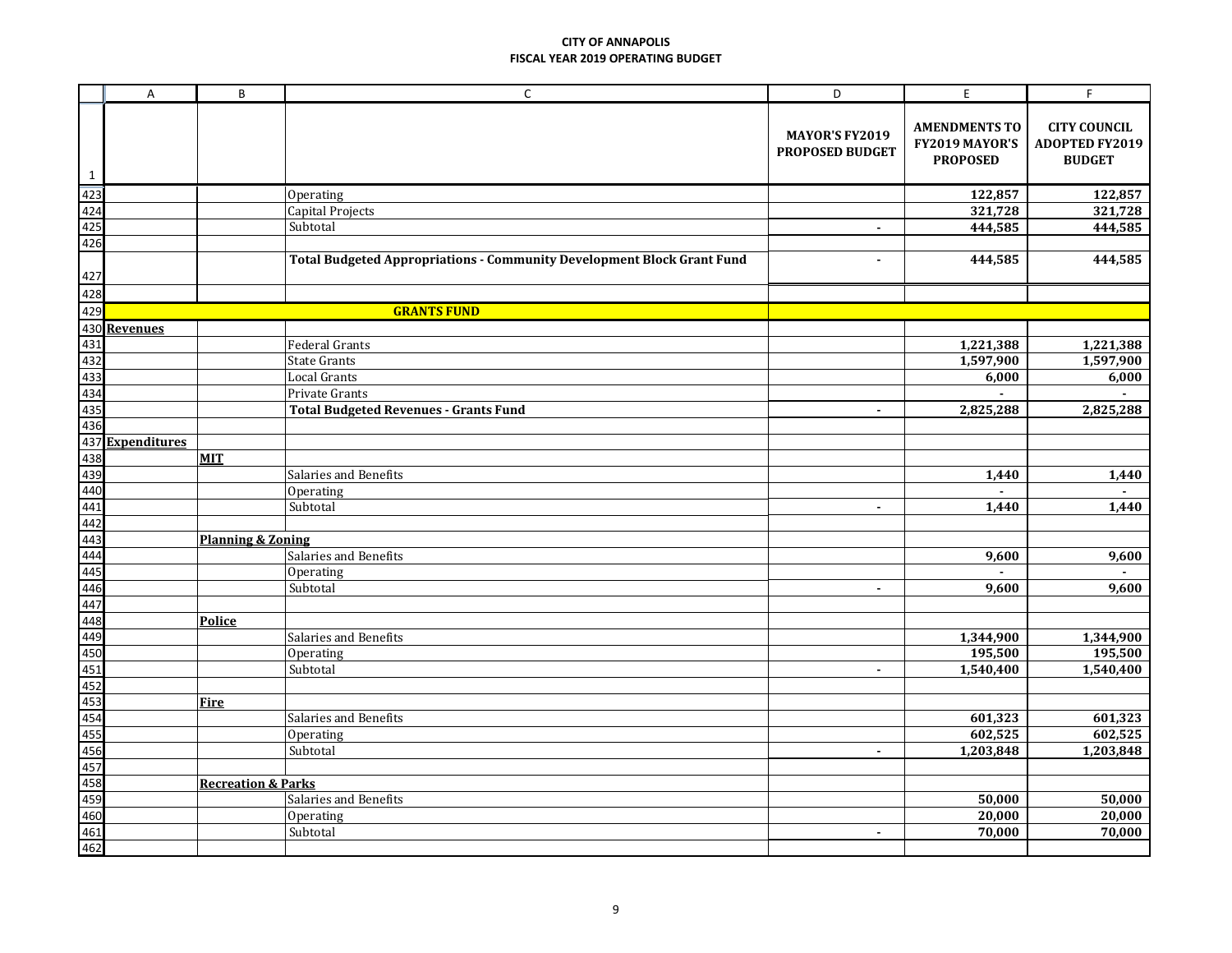|              | A                                                          | B | C                                                                        | D                                               | E                                                         | F                                                             |
|--------------|------------------------------------------------------------|---|--------------------------------------------------------------------------|-------------------------------------------------|-----------------------------------------------------------|---------------------------------------------------------------|
| $\mathbf{1}$ |                                                            |   |                                                                          | <b>MAYOR'S FY2019</b><br><b>PROPOSED BUDGET</b> | <b>AMENDMENTS TO</b><br>FY2019 MAYOR'S<br><b>PROPOSED</b> | <b>CITY COUNCIL</b><br><b>ADOPTED FY2019</b><br><b>BUDGET</b> |
|              |                                                            |   | <b>Total Budgeted Appropriations - Grants Fund</b>                       |                                                 |                                                           |                                                               |
|              |                                                            |   |                                                                          |                                                 |                                                           |                                                               |
|              |                                                            |   |                                                                          |                                                 |                                                           |                                                               |
|              |                                                            |   | <b>FORFEITURE AND ASSET SEIZURE FUND</b>                                 |                                                 |                                                           |                                                               |
|              |                                                            |   |                                                                          |                                                 |                                                           |                                                               |
|              |                                                            |   | Forfeitures                                                              |                                                 |                                                           |                                                               |
|              |                                                            |   | <b>Transfer from General Fund</b>                                        |                                                 | 579,537                                                   | 579,537                                                       |
|              |                                                            |   | Total Budgeted Revenues - Forfeiture and Asset Seizure Fund              |                                                 | 579,537                                                   | 579,537                                                       |
|              |                                                            |   |                                                                          |                                                 |                                                           |                                                               |
|              |                                                            |   |                                                                          |                                                 |                                                           |                                                               |
|              |                                                            |   | Operating                                                                |                                                 | 579,537                                                   | 579,537                                                       |
|              |                                                            |   | Subtotal                                                                 | $\blacksquare$                                  | 579,537                                                   | 579,537                                                       |
|              |                                                            |   |                                                                          |                                                 |                                                           |                                                               |
|              |                                                            |   | Total Budgeted Appropriations - Forfeiture and Asset Seizure Fund        | $\blacksquare$                                  | 579,537                                                   | 579,537                                                       |
|              |                                                            |   |                                                                          |                                                 |                                                           |                                                               |
|              |                                                            |   | <b>REFORESTATION FUND</b>                                                |                                                 |                                                           |                                                               |
|              |                                                            |   |                                                                          |                                                 |                                                           |                                                               |
|              |                                                            |   | <b>Tree Planting Fees</b><br><b>Transfer from General Fund</b>           |                                                 | 16,072                                                    | 16,072                                                        |
|              |                                                            |   | <b>Total Budgeted Revenues - Reforestation Fund</b>                      | $\blacksquare$                                  | 82,484<br>98,556                                          | 82,484<br>98,556                                              |
|              |                                                            |   |                                                                          |                                                 |                                                           |                                                               |
|              |                                                            |   |                                                                          |                                                 |                                                           |                                                               |
|              |                                                            |   | Operating                                                                |                                                 | 98,556                                                    | 98,556                                                        |
|              |                                                            |   | Subtotal                                                                 | $\blacksquare$                                  | 98,556                                                    | 98,556                                                        |
|              |                                                            |   |                                                                          |                                                 |                                                           |                                                               |
|              |                                                            |   | <b>Total Budgeted Appropriations: Reforestation Fund</b>                 | $\blacksquare$                                  | 98,556                                                    | 98,556                                                        |
|              |                                                            |   |                                                                          |                                                 |                                                           |                                                               |
|              |                                                            |   |                                                                          |                                                 |                                                           |                                                               |
|              |                                                            |   | <b>PUBLIC, EDUCATIONAL, GOVERNMENTAL (PEG) FUND</b>                      |                                                 |                                                           |                                                               |
|              |                                                            |   |                                                                          |                                                 |                                                           |                                                               |
| 493<br>494   |                                                            |   | <b>CATV Fees</b>                                                         |                                                 | 61,269                                                    | 61,269                                                        |
|              |                                                            |   | <b>Transfer from General Fund</b>                                        |                                                 | 472,162                                                   | 472,162                                                       |
|              |                                                            |   | Total Budgeted Revenues - Public Educational Governmental (PEG) Fund     |                                                 |                                                           |                                                               |
|              |                                                            |   |                                                                          |                                                 | 533,431                                                   | 533,431                                                       |
|              |                                                            |   |                                                                          |                                                 |                                                           |                                                               |
|              | 495<br>496<br>497 <u>Expenditures</u><br>498<br>500<br>500 |   |                                                                          |                                                 |                                                           |                                                               |
|              |                                                            |   | Other Expenditures                                                       |                                                 | 533,431                                                   | 533,431                                                       |
|              |                                                            |   | Subtotal                                                                 | $\blacksquare$                                  | 533,431                                                   | 533,431                                                       |
|              |                                                            |   |                                                                          |                                                 |                                                           |                                                               |
|              |                                                            |   | Total Budgeted Appropriations: Public Educational Governmental(PEG) Fund | $\blacksquare$                                  | 533,431                                                   | 533,431                                                       |
| 501          |                                                            |   |                                                                          |                                                 |                                                           |                                                               |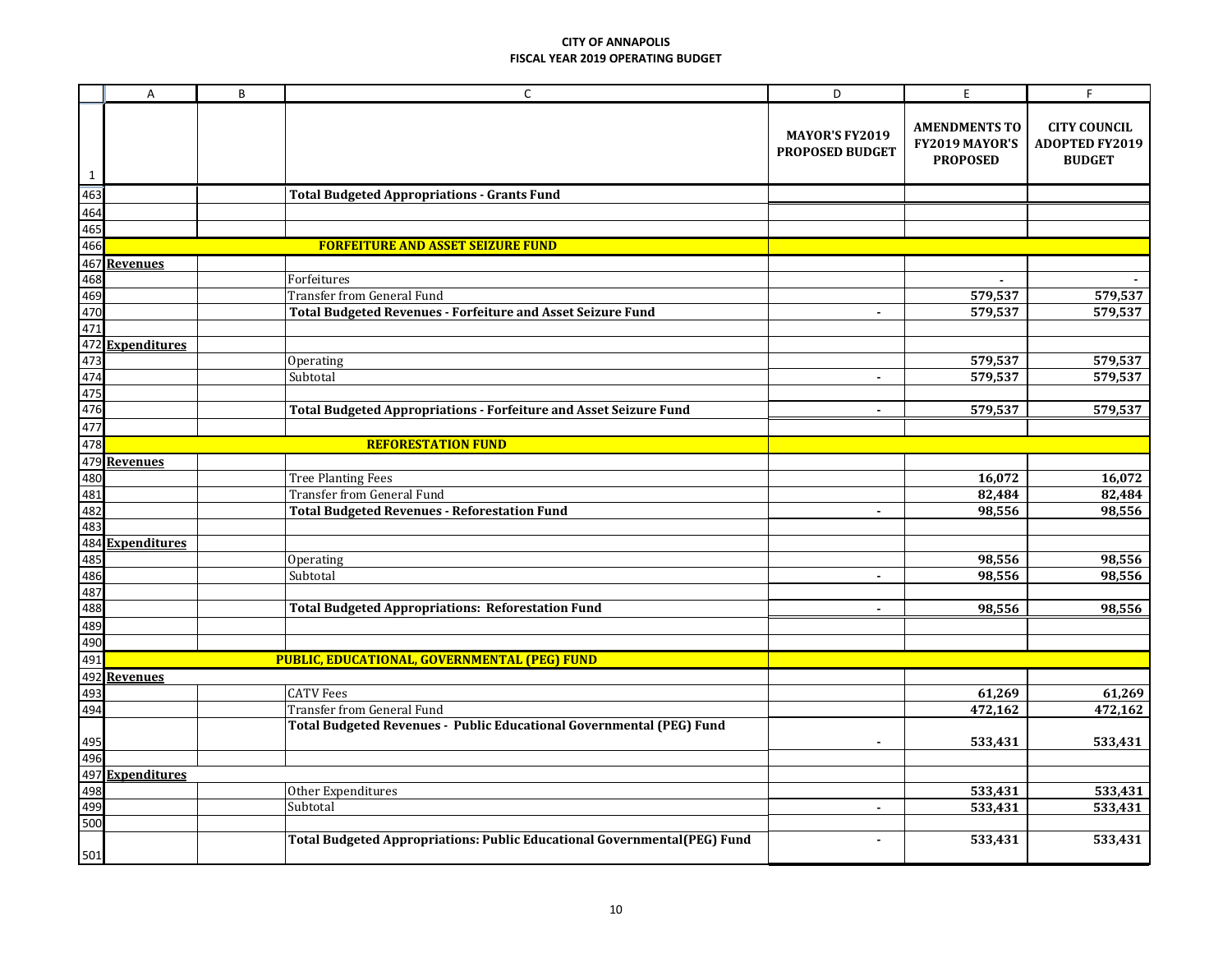|              | A                                          | B                         | $\mathsf C$                                                               | D                                               | E                                                         | F                                                             |  |  |  |
|--------------|--------------------------------------------|---------------------------|---------------------------------------------------------------------------|-------------------------------------------------|-----------------------------------------------------------|---------------------------------------------------------------|--|--|--|
| $\mathbf{1}$ |                                            |                           |                                                                           | <b>MAYOR'S FY2019</b><br><b>PROPOSED BUDGET</b> | <b>AMENDMENTS TO</b><br>FY2019 MAYOR'S<br><b>PROPOSED</b> | <b>CITY COUNCIL</b><br><b>ADOPTED FY2019</b><br><b>BUDGET</b> |  |  |  |
|              |                                            |                           |                                                                           |                                                 |                                                           |                                                               |  |  |  |
|              |                                            |                           | <b>HOUSING ASSISTANCE TRUST FUND</b>                                      |                                                 |                                                           |                                                               |  |  |  |
|              |                                            |                           |                                                                           |                                                 |                                                           |                                                               |  |  |  |
|              |                                            |                           | Developer Fees                                                            |                                                 | 156,000                                                   | 156,000                                                       |  |  |  |
|              |                                            |                           | <b>Transfer from General Fund</b>                                         |                                                 | 652,877                                                   | 652,877                                                       |  |  |  |
|              |                                            |                           | <b>Total Budgeted Revenues - Housing Assistance Trust Fund</b>            | $\blacksquare$                                  | 808,877                                                   | 808,877                                                       |  |  |  |
|              |                                            |                           |                                                                           |                                                 |                                                           |                                                               |  |  |  |
|              |                                            |                           |                                                                           |                                                 |                                                           |                                                               |  |  |  |
|              |                                            |                           | Operating                                                                 |                                                 | 808,877                                                   | 808,877                                                       |  |  |  |
|              |                                            |                           | Subtotal                                                                  | $\blacksquare$                                  | 808,877                                                   | 808,877                                                       |  |  |  |
|              |                                            |                           |                                                                           |                                                 |                                                           |                                                               |  |  |  |
|              |                                            |                           | <b>Total Budgeted Appropriations: Housing Assistance Trust Fund</b>       |                                                 | 808,877                                                   | 808,877                                                       |  |  |  |
|              |                                            |                           |                                                                           |                                                 |                                                           |                                                               |  |  |  |
|              | <b>SPRINKLER ASSISTANCE REVOLVING FUND</b> |                           |                                                                           |                                                 |                                                           |                                                               |  |  |  |
|              |                                            |                           |                                                                           |                                                 |                                                           |                                                               |  |  |  |
|              |                                            |                           | Sprinkler Loan Payments                                                   |                                                 | $\sim$                                                    |                                                               |  |  |  |
|              |                                            |                           | Total Budgeted Revenues - Sprinkler Assistance Revolving Fund             | $\blacksquare$                                  | $\blacksquare$                                            | $\blacksquare$                                                |  |  |  |
|              |                                            |                           |                                                                           |                                                 |                                                           |                                                               |  |  |  |
|              |                                            |                           |                                                                           |                                                 |                                                           |                                                               |  |  |  |
|              |                                            |                           | Other Expenditures                                                        | $\overline{a}$                                  | 259,219                                                   | 259,219                                                       |  |  |  |
|              |                                            |                           | Subtotal                                                                  |                                                 | 259,219                                                   | 259,219                                                       |  |  |  |
|              |                                            |                           | <b>Total Budgeted Appropriations: Sprinkler Assistance Revolving Fund</b> | $\overline{a}$                                  | 259,219                                                   | 259,219                                                       |  |  |  |
|              |                                            |                           |                                                                           |                                                 |                                                           |                                                               |  |  |  |
|              |                                            |                           | <b>WATER FUND</b>                                                         |                                                 |                                                           |                                                               |  |  |  |
|              |                                            |                           |                                                                           |                                                 |                                                           |                                                               |  |  |  |
|              | Revenues                                   |                           | <b>Water Charges</b>                                                      | 8,243,164                                       | (55, 664)                                                 | 8,187,500                                                     |  |  |  |
|              |                                            |                           | <b>Capital Facilities</b>                                                 | 554,000                                         | $\blacksquare$                                            | 554,000                                                       |  |  |  |
|              |                                            |                           | Money and Property                                                        | 10,000                                          |                                                           | 10,000                                                        |  |  |  |
|              |                                            |                           | <b>Total Budgeted Revenues - Water Fund</b>                               | 8,807,164                                       | (55, 664)                                                 | 8,751,500                                                     |  |  |  |
|              |                                            |                           |                                                                           |                                                 |                                                           |                                                               |  |  |  |
|              | <b>Expenditures</b>                        |                           |                                                                           |                                                 |                                                           |                                                               |  |  |  |
|              |                                            | <b>Water Plant</b>        |                                                                           |                                                 |                                                           |                                                               |  |  |  |
|              |                                            |                           | Salaries and Benefits                                                     | 1,295,138                                       | (36,000)                                                  | 1,259,138                                                     |  |  |  |
|              |                                            |                           | Operating                                                                 | 665,000                                         | (2,000)                                                   | 663,000                                                       |  |  |  |
|              |                                            |                           | Subtotal                                                                  | 1,960,138                                       | (38,000)                                                  | 1,922,138                                                     |  |  |  |
|              |                                            |                           |                                                                           |                                                 |                                                           |                                                               |  |  |  |
|              |                                            | <b>Water Distribution</b> |                                                                           |                                                 |                                                           |                                                               |  |  |  |
|              |                                            |                           | Salaries and Benefits                                                     | 1,262,056                                       | (155, 200)                                                | 1,106,856                                                     |  |  |  |
|              |                                            |                           | Operating                                                                 | 594,500                                         | (10,000)                                                  | 584,500                                                       |  |  |  |
|              |                                            |                           | Subtotal                                                                  | 1,856,556                                       | (165, 200)                                                | 1,691,356                                                     |  |  |  |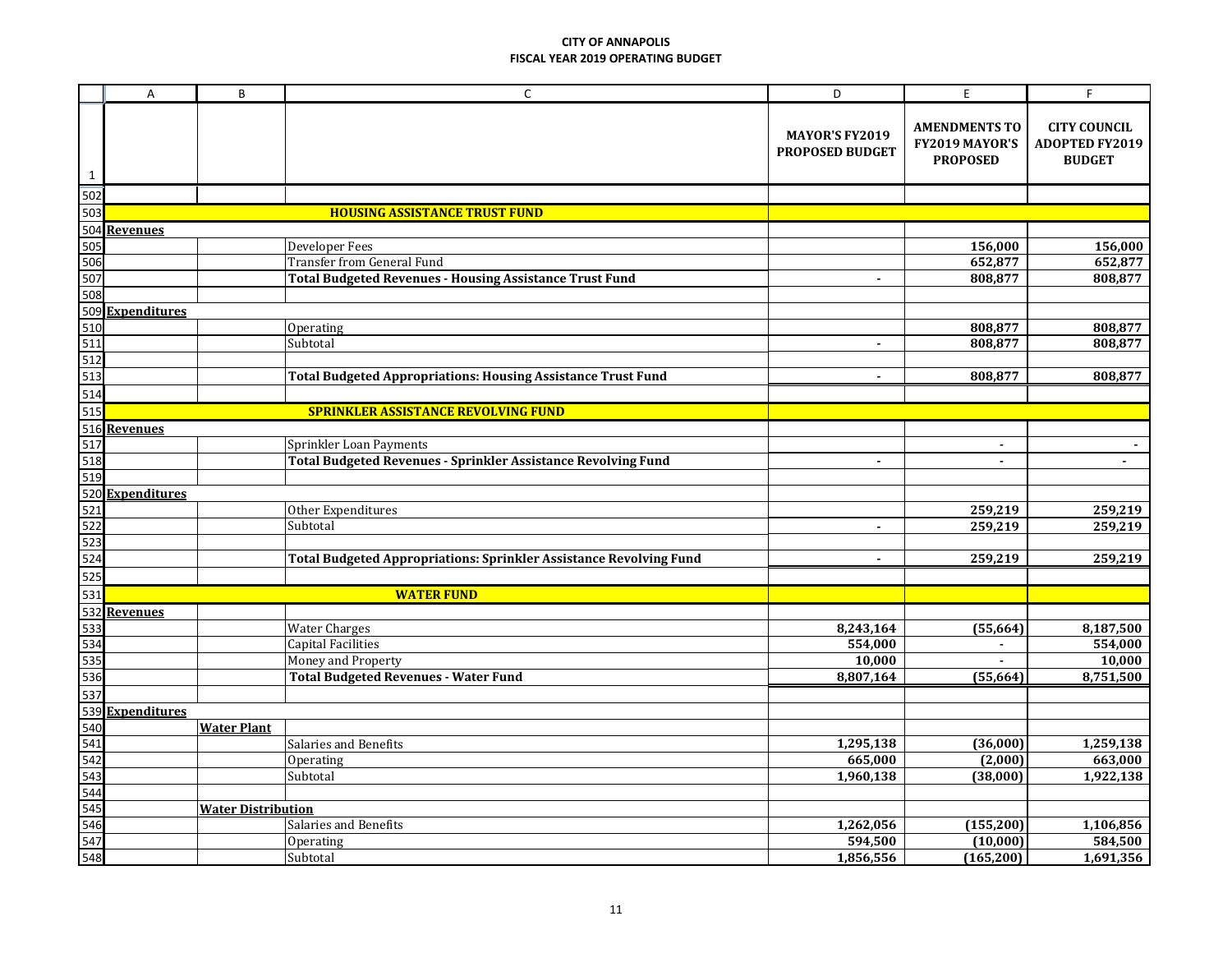|              | $\sf A$             | B                                 | $\mathsf C$                                            | D                                               | E                                                         | F.                                                            |
|--------------|---------------------|-----------------------------------|--------------------------------------------------------|-------------------------------------------------|-----------------------------------------------------------|---------------------------------------------------------------|
| $\mathbf{1}$ |                     |                                   |                                                        | <b>MAYOR'S FY2019</b><br><b>PROPOSED BUDGET</b> | <b>AMENDMENTS TO</b><br>FY2019 MAYOR'S<br><b>PROPOSED</b> | <b>CITY COUNCIL</b><br><b>ADOPTED FY2019</b><br><b>BUDGET</b> |
| 549          |                     |                                   |                                                        |                                                 |                                                           |                                                               |
| 550          |                     | <b>Non-Allocated Expenses</b>     |                                                        |                                                 |                                                           |                                                               |
| 551          |                     |                                   | Contributions                                          |                                                 |                                                           |                                                               |
| 552          |                     |                                   | Debt Service                                           | 2,880,630                                       | (105,000)                                                 | 2,775,630                                                     |
| 553          |                     |                                   | Other Financing Uses and Transfers                     | 1,916,815                                       | (336,000)                                                 | 1,580,815                                                     |
| 554          |                     |                                   | Transfer to Fleet Replacement Fund                     |                                                 | 12,000                                                    | 12,000                                                        |
| 562          |                     |                                   | Subtotal                                               | 4,797,445                                       | (429,000)                                                 | 4,368,445                                                     |
| 563          |                     |                                   |                                                        |                                                 |                                                           |                                                               |
| 564          |                     |                                   | <b>Total Budgeted Appropriations - Water Fund</b>      | 8,614,139                                       | (632, 200)                                                | 7,981,939                                                     |
| 569          |                     |                                   |                                                        |                                                 |                                                           |                                                               |
| 570          |                     |                                   | <b>WASTEWATER FUND</b>                                 |                                                 |                                                           |                                                               |
| 571          | <b>Revenues</b>     |                                   |                                                        |                                                 | $\blacksquare$                                            |                                                               |
| 572<br>573   |                     |                                   | <b>Licenses and Permits</b>                            | 100,000<br>8,494,148                            |                                                           | 100,000<br>8,226,500                                          |
| 574          |                     |                                   | Sewer Charges<br><b>Capital Facilities</b>             | 220,000                                         | (267, 648)                                                | 220,000                                                       |
| 575          |                     |                                   | Money and Property                                     | 10,000                                          | $\overline{a}$                                            | 10,000                                                        |
| 577          |                     |                                   | <b>Total Budgeted Revenues - Wastewater Fund</b>       | 8,824,148                                       | (267, 648)                                                | 8,556,500                                                     |
| 578          |                     |                                   |                                                        |                                                 |                                                           |                                                               |
| 580          | <b>Expenditures</b> |                                   |                                                        |                                                 |                                                           |                                                               |
| 581          |                     | <b>Water Reclamation Facility</b> |                                                        |                                                 |                                                           |                                                               |
| 583          |                     |                                   | Operating                                              | 4,000,000                                       | $\blacksquare$                                            | 4,000,000                                                     |
| 584          |                     |                                   | Subtotal                                               | 4,000,000                                       | $\blacksquare$                                            | 4,000,000                                                     |
| 585          |                     |                                   |                                                        |                                                 |                                                           |                                                               |
| 586          |                     | <b>Wastewater Collection</b>      |                                                        |                                                 |                                                           |                                                               |
| 587          |                     |                                   | Salaries and Benefits                                  | 1,071,174                                       | (154,000)                                                 | 917,174                                                       |
| 588          |                     |                                   | Operating                                              | 654,500                                         | (10,000)                                                  | 644,500                                                       |
| 589          |                     |                                   | Subtotal                                               | 1,725,674                                       | (164,000)                                                 | 1,561,674                                                     |
| 590          |                     |                                   |                                                        |                                                 |                                                           |                                                               |
| 591          |                     | <b>Non-Allocated Expenses</b>     |                                                        |                                                 |                                                           |                                                               |
| 592          |                     |                                   | Contributions                                          |                                                 |                                                           |                                                               |
| 593          |                     |                                   | Debt Service                                           | 744,503                                         | (5,000)                                                   | 739,503                                                       |
| 594<br>595   |                     |                                   | Other Financing Uses and Transfers                     | 2,321,208                                       | (64,000)<br>10,000                                        | 2,257,208<br>10,000                                           |
| 603          |                     |                                   | Transfer to Fleet Replacement Fund<br>Subtotal         | 3,065,711                                       | (59,000)                                                  | 3,006,711                                                     |
| 604          |                     |                                   |                                                        |                                                 |                                                           |                                                               |
| 605          |                     |                                   | <b>Total Budgeted Appropriations - Wastewater Fund</b> | 8,791,385                                       | (223,000)                                                 | 8,568,385                                                     |
| 606          |                     |                                   |                                                        |                                                 |                                                           |                                                               |
| 611          |                     |                                   | <b>PARKING FUND</b>                                    |                                                 |                                                           |                                                               |
|              | 612 Revenues        |                                   |                                                        |                                                 |                                                           |                                                               |
| 613          |                     | <b>Street Parking Charges</b>     |                                                        | 2,475,000                                       | $\blacksquare$                                            | 2,475,000                                                     |
| 614          |                     | Off Street Parking Charges        |                                                        | 5,965,000                                       | $\blacksquare$                                            | 5,965,000                                                     |
|              |                     |                                   |                                                        |                                                 |                                                           |                                                               |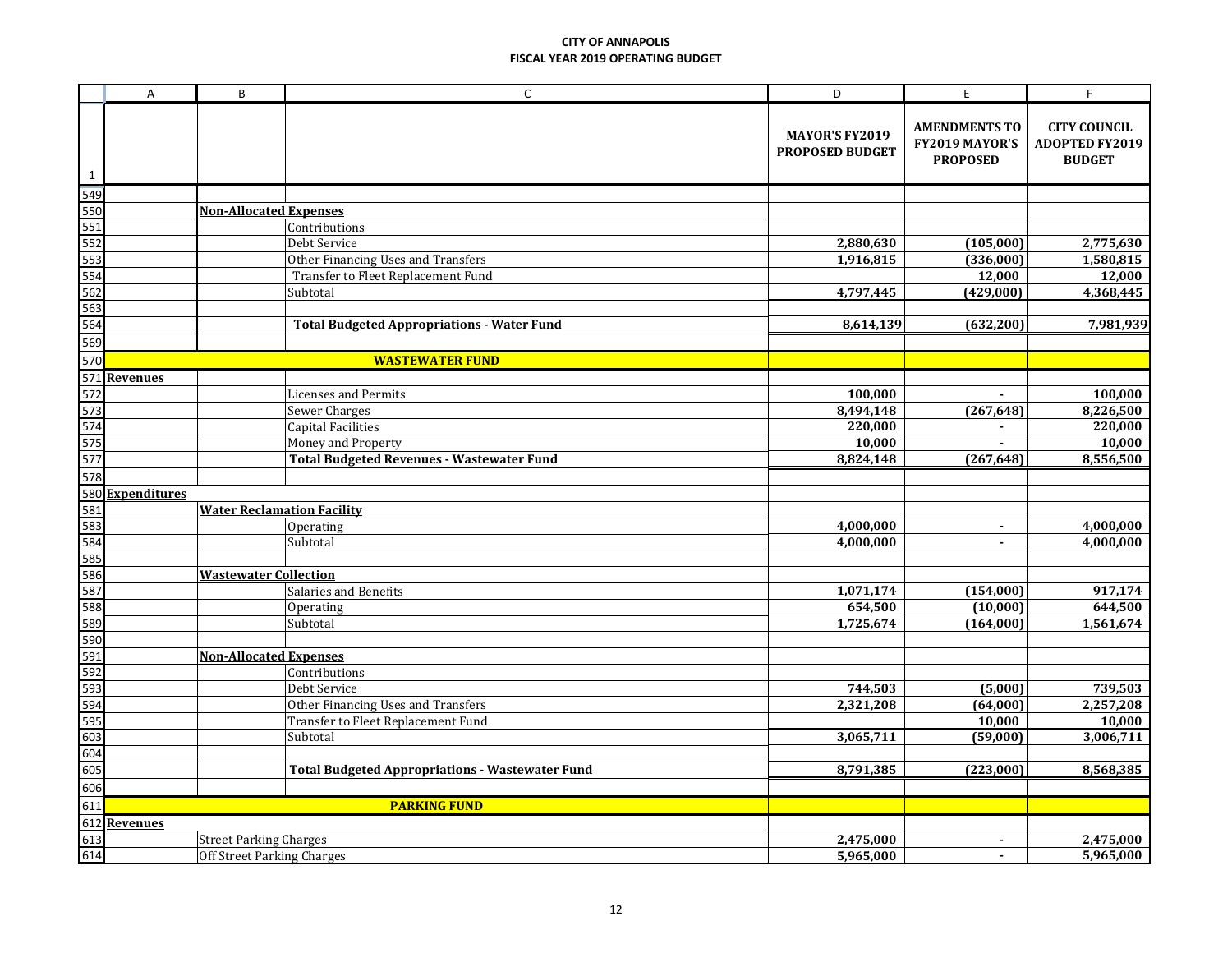|              | Α                                 | B                             | $\mathsf C$                                          | D                                               | $\mathsf E$                                               | F                                                             |  |
|--------------|-----------------------------------|-------------------------------|------------------------------------------------------|-------------------------------------------------|-----------------------------------------------------------|---------------------------------------------------------------|--|
| $\mathbf{1}$ |                                   |                               |                                                      | <b>MAYOR'S FY2019</b><br><b>PROPOSED BUDGET</b> | <b>AMENDMENTS TO</b><br>FY2019 MAYOR'S<br><b>PROPOSED</b> | <b>CITY COUNCIL</b><br><b>ADOPTED FY2019</b><br><b>BUDGET</b> |  |
| 615          |                                   | <b>Residential Parking</b>    |                                                      | 176,000                                         | $\blacksquare$                                            | 176,000                                                       |  |
| 617          |                                   |                               | <b>Total Budgeted Revenues - Parking Fund</b>        | 8,616,000                                       | $\blacksquare$                                            | 8,616,000                                                     |  |
| 618          |                                   |                               |                                                      |                                                 |                                                           |                                                               |  |
|              | 620 Expenditures                  |                               |                                                      |                                                 |                                                           |                                                               |  |
| 621          |                                   | <b>Parking Operations</b>     |                                                      |                                                 |                                                           |                                                               |  |
| 622          |                                   |                               | Salaries and Benefits                                | 59,568                                          | $\sim$                                                    | 59,568                                                        |  |
| 623          |                                   |                               | Operating                                            | 134,000                                         | $\blacksquare$                                            | 134,000                                                       |  |
| 624          |                                   |                               | Subtotal                                             | 193,568                                         | $\blacksquare$                                            | 193,568                                                       |  |
| 625          |                                   |                               |                                                      |                                                 |                                                           |                                                               |  |
| 626          |                                   |                               | <b>Garage Operating Expenditures</b>                 |                                                 |                                                           |                                                               |  |
| 627          |                                   |                               | Hillman                                              | 1,266,561                                       | $\blacksquare$                                            | 1,266,561                                                     |  |
| 628          |                                   |                               | Gott's Court                                         | 552,704                                         | $\blacksquare$                                            | 552,704                                                       |  |
| 629          |                                   |                               | Knighton                                             | 349,020                                         | $\sim$                                                    | 349,020                                                       |  |
| 631<br>632   |                                   |                               | Parking Lots                                         | 170,689<br>2,338,974                            | $\sim$<br>$\blacksquare$                                  | 170,689<br>2,338,974                                          |  |
| 633          |                                   |                               | Subtotal                                             |                                                 |                                                           |                                                               |  |
| 634          |                                   | <b>Non-Allocated Expenses</b> |                                                      |                                                 |                                                           |                                                               |  |
| 636          |                                   |                               | Debt Service                                         | 1,949,975                                       | (718,000)                                                 | 1,231,975                                                     |  |
| 637          |                                   |                               | Other Financing Uses and Transfers                   | 4,011,772                                       | (305, 500)                                                | 3,706,272                                                     |  |
| 645          |                                   |                               | Subtotal                                             | 5,961,747                                       | (1,023,500)                                               | 4,938,247                                                     |  |
| 646          |                                   |                               |                                                      |                                                 |                                                           |                                                               |  |
| 647          |                                   |                               | <b>Total Budgeted Appropriations - Parking Fund</b>  | 8,494,289                                       | (1,023,500)                                               | 7,470,789                                                     |  |
| 648          |                                   |                               |                                                      |                                                 |                                                           |                                                               |  |
| 654          |                                   |                               | <b>TRANSPORTATION FUND</b>                           |                                                 |                                                           |                                                               |  |
| 655          | <b>Revenues</b>                   |                               |                                                      |                                                 |                                                           |                                                               |  |
| 656          |                                   |                               | <b>Transportation Charges</b>                        | 854,000                                         | $\blacksquare$                                            | 854,000                                                       |  |
| 658          |                                   |                               | <b>Other Financing Sources</b>                       | 2,500,000                                       |                                                           | 2,500,000                                                     |  |
| 659          |                                   |                               | Intergovernmental                                    | 867,000                                         | 1,611,025                                                 | 2,478,025                                                     |  |
| 660          |                                   |                               | <b>Total Budgeted Revenues - Transportation Fund</b> | 4,221,000                                       | 1,611,025                                                 | 5,832,025                                                     |  |
| 661          |                                   |                               |                                                      |                                                 |                                                           |                                                               |  |
| 663          | <b>Expenditures</b>               |                               |                                                      |                                                 |                                                           |                                                               |  |
| 664          |                                   | <b>Administration</b>         |                                                      |                                                 |                                                           |                                                               |  |
| 665          |                                   |                               | Salaries and Benefits                                | 617,552                                         | 15,787                                                    | 633,339                                                       |  |
| 666          |                                   |                               | Operating                                            | 47,400                                          | 5,938                                                     | 53,338                                                        |  |
| 667          |                                   |                               | Subtotal                                             | 664,952                                         | 21,725                                                    | 686,677                                                       |  |
| 668          |                                   |                               |                                                      |                                                 |                                                           |                                                               |  |
| 669          | <b>Transit Vehicle Operations</b> |                               |                                                      |                                                 |                                                           |                                                               |  |
| 670          |                                   |                               | Salaries and Benefits                                | 1,745,895                                       | 954,814                                                   | 2,700,709                                                     |  |
| 671          |                                   |                               | Operating                                            | 158,160                                         | 167,632                                                   | 325,792                                                       |  |
| 672          |                                   |                               | Subtotal                                             | 1,904,055                                       | 1,122,446                                                 | 3,026,501                                                     |  |
| 673          |                                   |                               |                                                      |                                                 |                                                           |                                                               |  |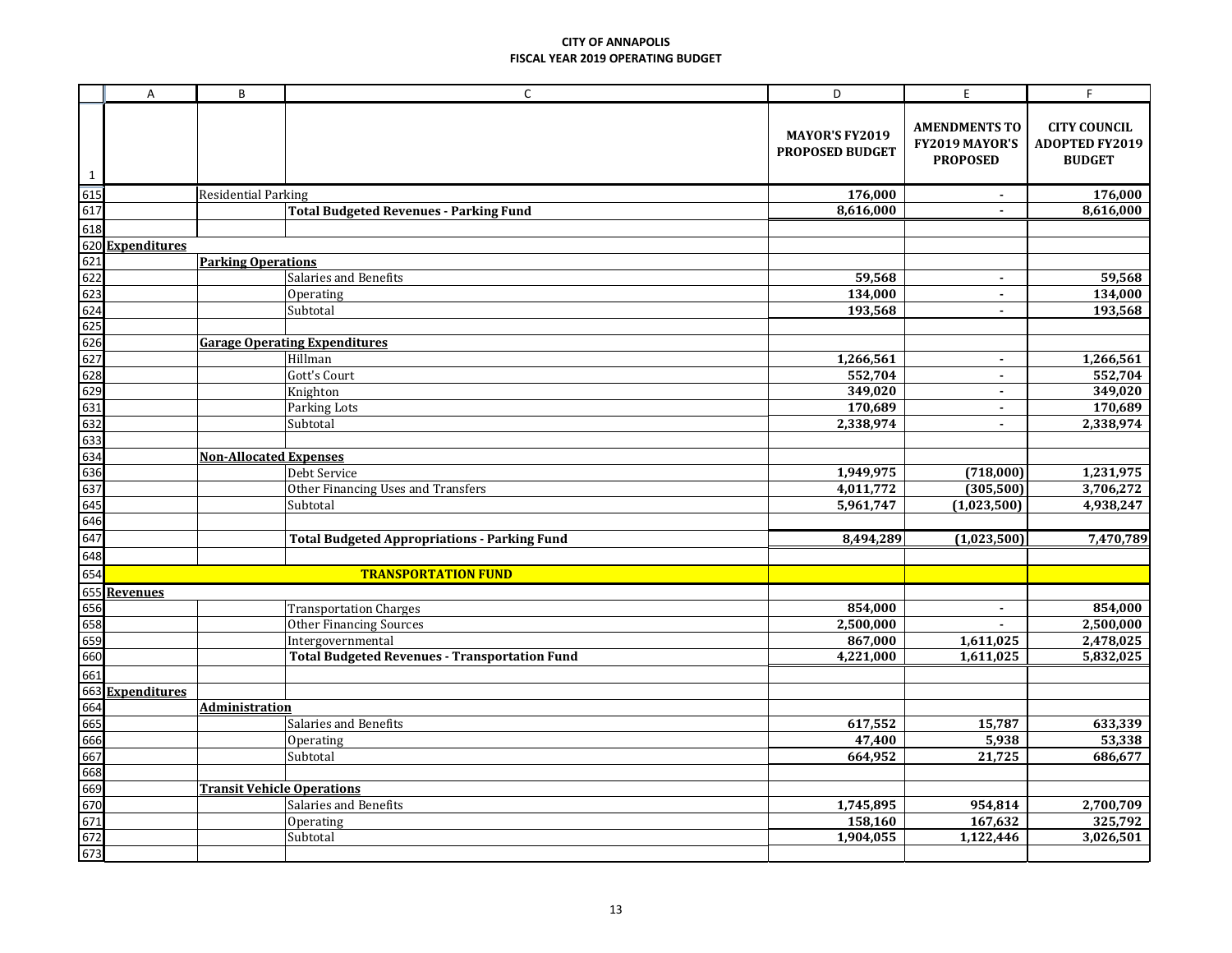|                  | A                   | B                             | $\mathsf C$                                                    | D                                               | $\mathsf E$                                               | F                                                             |
|------------------|---------------------|-------------------------------|----------------------------------------------------------------|-------------------------------------------------|-----------------------------------------------------------|---------------------------------------------------------------|
| 1                |                     |                               |                                                                | <b>MAYOR'S FY2019</b><br><b>PROPOSED BUDGET</b> | <b>AMENDMENTS TO</b><br>FY2019 MAYOR'S<br><b>PROPOSED</b> | <b>CITY COUNCIL</b><br><b>ADOPTED FY2019</b><br><b>BUDGET</b> |
| $\overline{674}$ |                     | <b>Maintenance</b>            |                                                                |                                                 |                                                           |                                                               |
| 675              |                     |                               | Salaries and Benefits                                          | 286,249                                         | 245,655                                                   | 531,904                                                       |
| 676              |                     |                               | Operating                                                      | 87,555                                          | 231,788                                                   | 319,343                                                       |
| 677              |                     |                               | Subtotal                                                       | 373,804                                         | 477,443                                                   | 851,247                                                       |
| 682              |                     |                               |                                                                |                                                 |                                                           |                                                               |
| 683              |                     | <b>Non-Allocated Expenses</b> |                                                                |                                                 |                                                           |                                                               |
| 684              |                     |                               | <b>Operating Reserve</b>                                       |                                                 |                                                           |                                                               |
| 685              |                     |                               | Debt Service                                                   | 2,100                                           |                                                           | 2,100                                                         |
| 686              |                     |                               | Other Financing Uses and Transfers                             | 1,201,141                                       | (450,000)                                                 | 751,141                                                       |
| 694              |                     |                               | Subtotal                                                       | 1,203,241                                       | (450,000)                                                 | 753,241                                                       |
| 695              |                     |                               |                                                                |                                                 |                                                           |                                                               |
| 696              |                     |                               | <b>Total Budgeted Appropriations - Transportation Fund</b>     | 4,146,053                                       | 1,171,613                                                 | 5,317,666                                                     |
| 697              |                     |                               |                                                                |                                                 |                                                           |                                                               |
| 773              |                     |                               | <b>REFUSE / SOLID WASTE</b>                                    |                                                 |                                                           |                                                               |
| 774              | <b>Revenues</b>     |                               |                                                                |                                                 |                                                           |                                                               |
| 775              |                     |                               | Refuse Collection Charges - Residential                        | 2,150,500                                       | $\blacksquare$                                            | 2,150,500                                                     |
| 776              |                     |                               | <b>Commercial Refuse Recycling</b>                             | 16,000                                          |                                                           | 16,000                                                        |
| 777              |                     |                               | Other Income                                                   | 615,000                                         | (615,000)                                                 |                                                               |
| 778              |                     |                               | Total Budgeted Revenue - Refuse/Solid Waste Fund               | 2,781,500                                       | (615,000)                                                 | 2,166,500                                                     |
| 779              |                     |                               |                                                                |                                                 |                                                           |                                                               |
| 781              | <b>Expenditures</b> |                               |                                                                |                                                 |                                                           |                                                               |
| 782              |                     | <b>Residential</b>            |                                                                |                                                 |                                                           |                                                               |
| 783              |                     |                               | Salaries and Benefits                                          | 215,490                                         | $\blacksquare$                                            | 215,490                                                       |
| 784              |                     |                               | Operating                                                      | 1,535,150                                       | $\blacksquare$                                            | 1,535,150                                                     |
| 785              |                     |                               | Subtotal                                                       | 1,750,640                                       | $\sim$                                                    | 1,750,640                                                     |
| 791              |                     |                               |                                                                |                                                 |                                                           |                                                               |
| 792              |                     | <b>Curbside Recycling</b>     |                                                                |                                                 |                                                           |                                                               |
| 793              |                     |                               | Salaries and Benefits                                          |                                                 | $\blacksquare$                                            |                                                               |
| 794              |                     |                               | Operating                                                      | 312,570                                         | $\sim$                                                    | 312,570                                                       |
| 795              |                     |                               | Subtotal                                                       | 312,570                                         | $\blacksquare$                                            | 312,570                                                       |
| 796              |                     |                               |                                                                |                                                 |                                                           |                                                               |
| 797              |                     | <b>Non-Allocated Expenses</b> |                                                                |                                                 |                                                           |                                                               |
| 798              |                     |                               | Contributions                                                  |                                                 |                                                           |                                                               |
| 799              |                     |                               | Debt Service                                                   | 33,949                                          | $\blacksquare$                                            | 33,949                                                        |
| 800              |                     |                               | Other Financing Uses and Transfers                             | 683,779                                         | (5,000)                                                   | 678,779                                                       |
| 808              |                     |                               | Subtotal                                                       | 717,728                                         | (5,000)                                                   | 712,728                                                       |
| 809              |                     |                               |                                                                |                                                 |                                                           |                                                               |
| 810              |                     |                               | <b>Total Budgeted Appropriations - Refuse/Solid Waste Fund</b> | 2,780,938                                       | (5,000)                                                   | 2,775,938                                                     |
| 811              |                     |                               |                                                                |                                                 |                                                           |                                                               |
| 817              |                     |                               | <b>WATERSHED RESTORATION FUND</b>                              |                                                 |                                                           |                                                               |
|                  | 818 Revenues        |                               |                                                                |                                                 |                                                           |                                                               |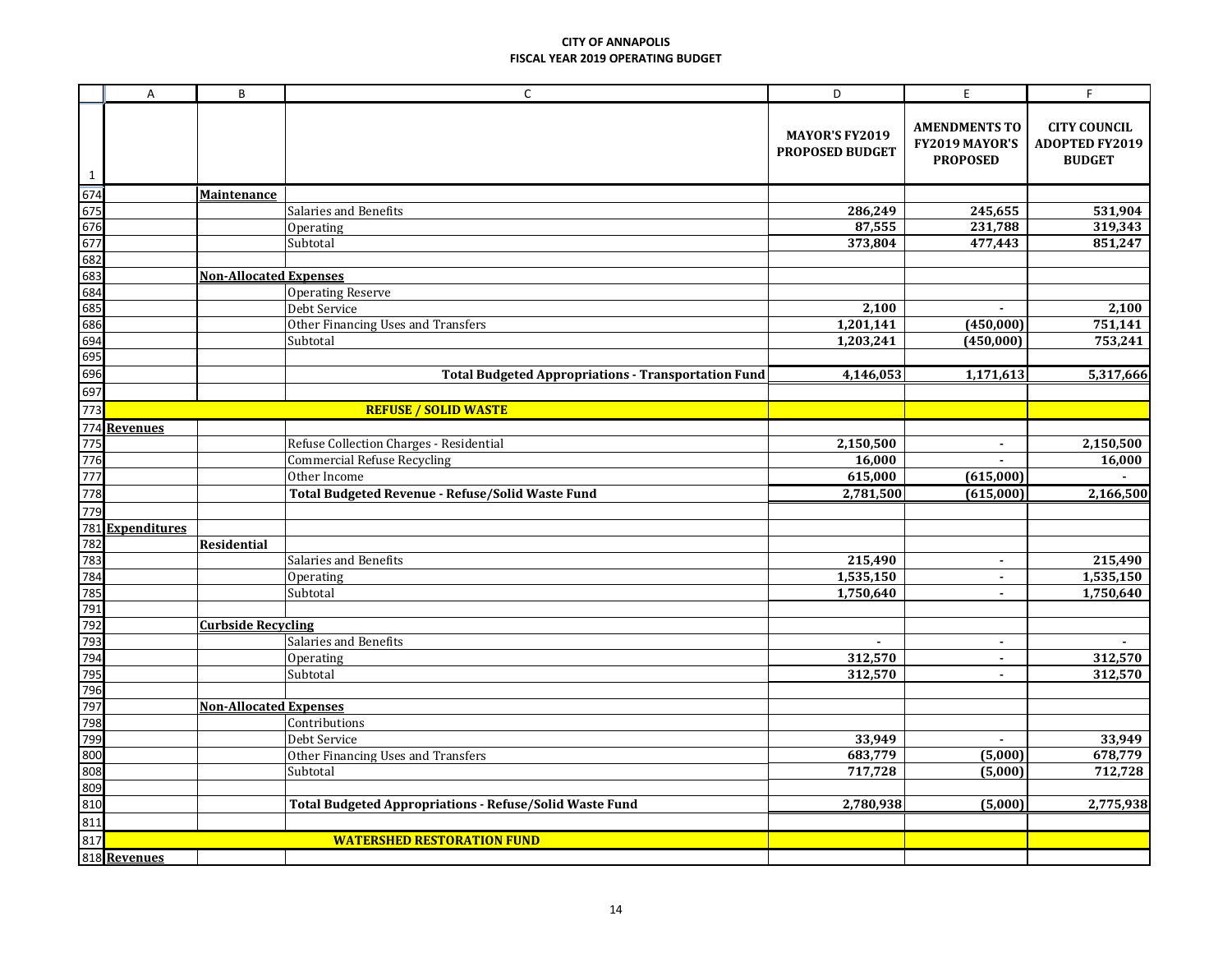|              | A                                                                                                    | B                             | $\mathsf{C}$                                                             | D                                               | E                                                         | F                                                             |
|--------------|------------------------------------------------------------------------------------------------------|-------------------------------|--------------------------------------------------------------------------|-------------------------------------------------|-----------------------------------------------------------|---------------------------------------------------------------|
| $\mathbf{1}$ |                                                                                                      |                               |                                                                          | <b>MAYOR'S FY2019</b><br><b>PROPOSED BUDGET</b> | <b>AMENDMENTS TO</b><br>FY2019 MAYOR'S<br><b>PROPOSED</b> | <b>CITY COUNCIL</b><br><b>ADOPTED FY2019</b><br><b>BUDGET</b> |
|              |                                                                                                      |                               | <b>Watershed Restoration Charges</b>                                     | 1,500,000                                       | $\blacksquare$                                            | 1,500,000                                                     |
|              |                                                                                                      |                               | <b>Total Budgeted Revenues - Watershed Restoration Fund</b>              | 1,500,000                                       | $\blacksquare$                                            | 1,500,000                                                     |
|              |                                                                                                      |                               |                                                                          |                                                 |                                                           |                                                               |
|              | <b>Expenditures</b>                                                                                  |                               |                                                                          |                                                 |                                                           |                                                               |
|              |                                                                                                      |                               | Salaries and Benefits                                                    | 430,000                                         | 85,000                                                    | 515,000                                                       |
|              |                                                                                                      |                               | Operating                                                                | 68,500                                          | 40,000                                                    | 108,500                                                       |
|              |                                                                                                      |                               | Subtotal                                                                 | 498,500                                         | 125,000                                                   | 623,500                                                       |
|              |                                                                                                      |                               |                                                                          |                                                 |                                                           |                                                               |
|              |                                                                                                      | <b>Non-Allocated Expenses</b> |                                                                          |                                                 |                                                           |                                                               |
|              |                                                                                                      |                               | Contributions                                                            |                                                 |                                                           |                                                               |
|              |                                                                                                      |                               | Debt Service                                                             | 30,143                                          | $\blacksquare$                                            | 30,143                                                        |
|              |                                                                                                      |                               | Other Financing Uses and Transfers<br>Transfer to Fleet Replacement Fund | 971,292                                         | (92, 300)<br>5,000                                        | 878,992<br>5,000                                              |
|              |                                                                                                      |                               | Subtotal                                                                 | 1,001,435                                       | (87, 300)                                                 | 914,135                                                       |
|              |                                                                                                      |                               |                                                                          |                                                 |                                                           |                                                               |
|              |                                                                                                      |                               | <b>Total Budgeted Appropriations - Watershed Restoration Fund</b>        | 1,499,935                                       | 37,700                                                    | 1,537,635                                                     |
|              |                                                                                                      |                               |                                                                          |                                                 |                                                           |                                                               |
|              |                                                                                                      |                               | <b>SELF INSURANCE FUND</b>                                               |                                                 |                                                           |                                                               |
|              |                                                                                                      |                               |                                                                          |                                                 |                                                           |                                                               |
|              |                                                                                                      |                               | <b>Other Financing Sources</b>                                           |                                                 | 2,747,500                                                 | 2,747,500                                                     |
|              |                                                                                                      |                               | <b>Total Budgeted Revenues - Self Insurance Fund</b>                     |                                                 | 2,747,500                                                 | 2,747,500                                                     |
|              |                                                                                                      |                               |                                                                          |                                                 |                                                           |                                                               |
|              | <b>Expenditures</b>                                                                                  |                               |                                                                          |                                                 |                                                           |                                                               |
|              |                                                                                                      |                               | Operating                                                                |                                                 | 4,690,207                                                 | 4,690,207                                                     |
|              |                                                                                                      |                               | Subtotal                                                                 |                                                 | 4,690,207                                                 | 4,690,207                                                     |
|              |                                                                                                      |                               |                                                                          |                                                 |                                                           |                                                               |
|              |                                                                                                      |                               | <b>Total Budgeted Appropriations - Self Insurance Fund</b>               |                                                 | 4,690,207                                                 | 4,690,207                                                     |
|              |                                                                                                      |                               |                                                                          |                                                 |                                                           |                                                               |
|              |                                                                                                      |                               |                                                                          |                                                 |                                                           |                                                               |
|              |                                                                                                      |                               | <b>HEALTH INSURANCE FUND</b>                                             |                                                 |                                                           |                                                               |
|              |                                                                                                      |                               |                                                                          |                                                 |                                                           |                                                               |
|              |                                                                                                      |                               |                                                                          |                                                 |                                                           |                                                               |
|              |                                                                                                      |                               | <b>Other Financing Sources</b>                                           |                                                 | 12,049,517                                                | 12,049,517                                                    |
|              |                                                                                                      |                               | <b>Total Budgeted Revenues - Health Insurance Fund</b>                   |                                                 | 12,049,517                                                | 12,049,517                                                    |
|              | 859 <u>Revenues<br/>860<br/>861<br/>862<br/>863<br/>864 Expenditures</u><br>865<br>866<br>867<br>868 |                               |                                                                          |                                                 |                                                           |                                                               |
|              |                                                                                                      |                               |                                                                          |                                                 |                                                           |                                                               |
|              |                                                                                                      |                               |                                                                          |                                                 |                                                           |                                                               |
|              |                                                                                                      |                               | Operating                                                                |                                                 | 12,294,333                                                | 12,294,333                                                    |
|              |                                                                                                      |                               | Subtotal                                                                 |                                                 | 12,294,333                                                | 12,294,333                                                    |
|              |                                                                                                      |                               |                                                                          |                                                 |                                                           |                                                               |